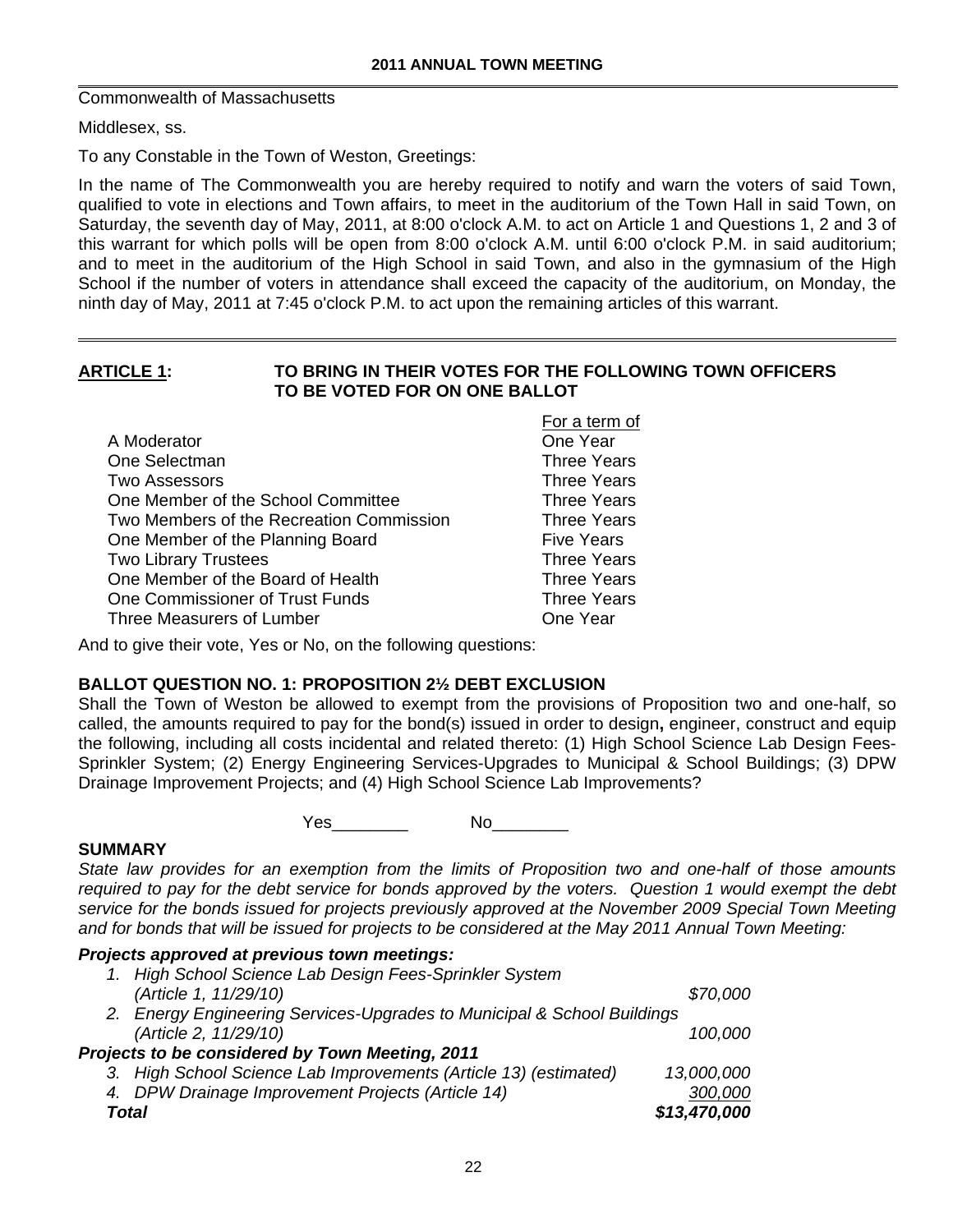*It should be noted that projects 3 and 4 have not yet been approved by Town Meeting. Separate articles will appear in the Annual Town Meeting Warrant to appropriate the funds and authorize borrowing for each purpose. A two-thirds vote of Town Meeting in favor is required for approval. This ballot question is only to exempt the debt service from the limits of Proposition* 2½*, should these items be approved by Town Meeting.* 

*The debt service for these projects will be approximately \$159,740 in fiscal year 2012, \$1,237,421 in fiscal year 2013, then decreasing each year until the bond reaches maturity. The number of years until maturity varies between five and thirty years depending on the type of project. This Proposition two and one-half debt exemption shall be deemed approved if a majority of the persons voting thereon vote "yes."* 

## **BALLOT QUESTION NO. 2: PROPOSITION 2½ DEBT EXCLUSION**

Shall the Town of Weston be allowed to exempt from the provisions of Proposition two and one-half, so called, the amounts required to pay for the bond(s) issued in order to design**,** engineer, and construct a new roof for the Weston Middle School, located at 456 Wellesley Street in Weston, including all costs incidental and related thereto?

Yes\_\_\_\_\_\_\_\_ No\_\_\_\_\_\_\_\_

## **SUMMARY**

*State law provides for an exemption from the limits of Proposition two and one-half of those amounts required to pay for the debt service for bonds approved by the voters. Question 2 would exempt the debt service for the bonds that will be issued for this project, to be considered under Article 11 at the May 2011 Annual Town Meeting. The estimated cost for this project is \$780,000, of which approximately 25% is eligible to be reimbursed by the Massachusetts School Building Authority (MSBA). In order to appropriate the funds and authorize borrowing for this purpose, a two-thirds vote of Town Meeting in favor is required. This ballot question is only to exempt the debt service from the limits of Proposition* 2½*, should this article be approved by Town Meeting.* 

*The debt service for this project, net of MSBA reimbursement, will be approximately \$7,313 in fiscal year 2012, \$52,650 in fiscal year 2013, then decreasing each year until the bond reaches maturity in twenty years. This Proposition two and one-half debt exemption shall be deemed approved if a majority of the persons voting thereon vote "yes."* 

## **BALLOT QUESTION NO. 3: PROPOSITION 2½ DEBT EXCLUSION**

Shall the Town of Weston be allowed to exempt from the provisions of Proposition two and one-half, so called, the amounts required to pay for the bond(s) issued in order to design**,** engineer, and replace the boiler at Weston High School, located at 444 Wellesley Street in Weston, including all costs incidental and related thereto?

Yes\_\_\_\_\_\_\_\_ No\_\_\_\_\_\_\_\_

## **SUMMARY**

*State law provides for an exemption from the limits of Proposition two and one-half of those amounts required to pay for the debt service for bonds approved by the voters. Question 3 would exempt the debt service for the bonds that will be issued for this project, to be considered under Article 12 at the May 2011 Annual Town Meeting. The estimated cost for this project is \$960,000, of which approximately 31% is eligible to be reimbursed by the Massachusetts School Building Authority (MSBA). In order to appropriate the funds and authorize borrowing for this purpose, a two-thirds vote of Town Meeting in favor is required. This ballot question is only to exempt the debt service from the limits of Proposition* 2½*, should this article be approved by Town Meeting.* 

*The debt service for this project, net of MSBA reimbursement, will be approximately \$8,340 in fiscal year 2012, \$60,048 in fiscal year 2013, then decreasing each year until the bond reaches maturity in twenty years. This Proposition two and one-half debt exemption shall be deemed approved if a majority of the persons voting thereon vote "yes."*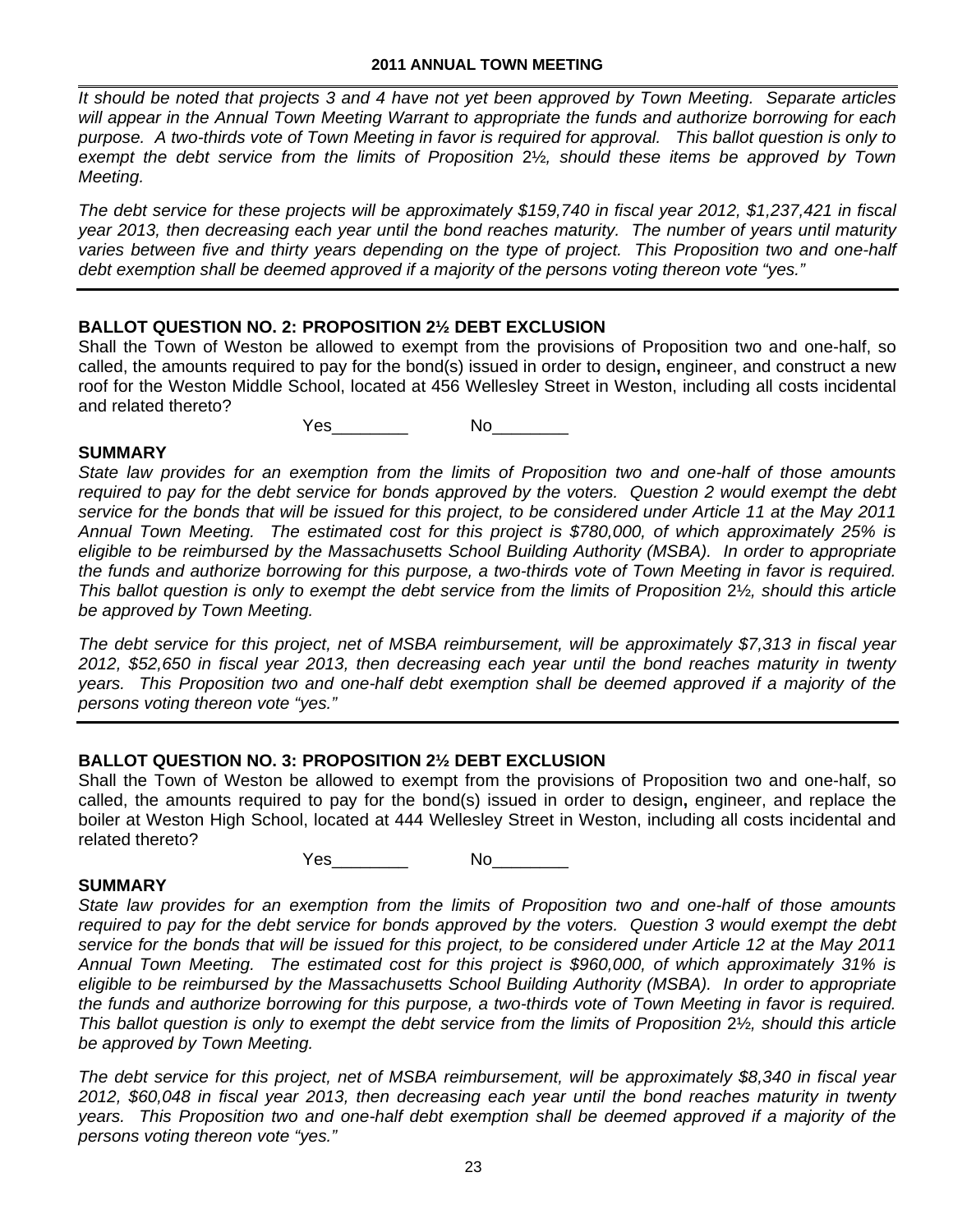# **FINANCE/BUDGET ARTICLES**

# **ARTICLE 2: APPROPRIATE THE FISCAL YEAR 2012 OPERATING BUDGET**

To raise and appropriate and transfer from available funds such sums of money as may be necessary to defray the costs of government and other Town charges for the fiscal year beginning July 1, 2011, and to fix the salaries and compensation of elected officials of the Town on an annual basis for the said period; or take any other action relative thereto.

*Article 2 Explanation: The recommended fiscal year 2012 operating budget can be found on pages 6-8. It is anticipated that the following available funds will be transferred to fund a portion of the operating budget:* 

- *1. Undesignated Fund Balance (free cash) \$2,400,000*
- *2. Accrued Income-Well Litigation Settlement 75,000*
- *3. Well Litigation Settlement Account (principal) 250,000 4. Cemetery Trust Fund 40,000 5. Overlay Surplus 250,000*
- *6. Josiah Smith Tavern Trust Fund 6,000*

*Total \$3,021,000*

**The Finance Committee unanimously supports adoption of this Article.** 

# **ARTICLE 3: APPROPRIATE THE FISCAL YEAR 2012 WATER ENTERPRISE BUDGET**

To raise and appropriate and transfer from receipts the following sums of money to operate the Water Division of the Department of Public Works during fiscal year 2012, under the provisions of M.G.L. Chapter 44, section 53F½:

|                           | Expended<br><b>FY09</b> | Expended<br><b>FY10</b> | Appropriated<br><b>FY11</b> | Recommended<br><b>FY12</b> |
|---------------------------|-------------------------|-------------------------|-----------------------------|----------------------------|
| <b>Salaries</b>           | 250,097                 | 211,046                 | 268,687                     | \$267,292                  |
| <b>Expenses</b>           | 218,224                 | 203,404                 | 215,280                     | 219,280                    |
| <b>MWRA Assessment/</b>   | 1,669,522               | 1,452,263               | 1,400,000                   | 1,806,318                  |
| <b>Water Purchases</b>    |                         |                         |                             |                            |
| Debt Service (non-exempt) | 105,267                 | 104,329                 | 235,405                     | 479,868                    |
| Capital Outlay            | 695                     | 42,987                  | 13,500                      | 17,500                     |
| Total                     | \$2,243,805             | \$2,014,029             | \$2,132,872                 | \$2,790,258                |

Or take any other action relative thereto.

*Article 3 Explanation: The increase in the MWRA Assessment is due to substantially more water having been used during calendar year 2010. Debt service includes 20% of the cost of construction of the new DPW facility, and an additional capital project: water main rehabilitation, to be considered under Article 16. The operating expenses for the Water Division are entirely funded by water fee revenue.* 

## **The Finance Committee unanimously supports adoption of this Article.**

## **ARTICLE 4: APPROPRIATE THE FISCAL YEAR 2012 RECREATION ENTERPRISE BUDGET**

To raise and appropriate and transfer from receipts the following sums of money to operate the Recreation Department during fiscal year 2012, under the provisions of M.G.L. Chapter 44, section 53F½:

|                         | Expended    | Expended    | Appropriated | Recommended |
|-------------------------|-------------|-------------|--------------|-------------|
|                         | <b>FY09</b> | <b>FY10</b> | FY11         | FY12        |
| <b>Salaries</b>         | \$927,780   | \$965,960   | \$1,009,768  | \$1,040,061 |
| <b>Expenses</b>         | 464,173     | 442,263     | 428,200      | 408,600     |
| <b>Community Center</b> | 90,837      | 84,969      | 91,450       | 90,400      |
| Total                   | \$1,482,790 | \$1,493,192 | \$1,529,418  | \$1,539,061 |

Or take any other action relative thereto.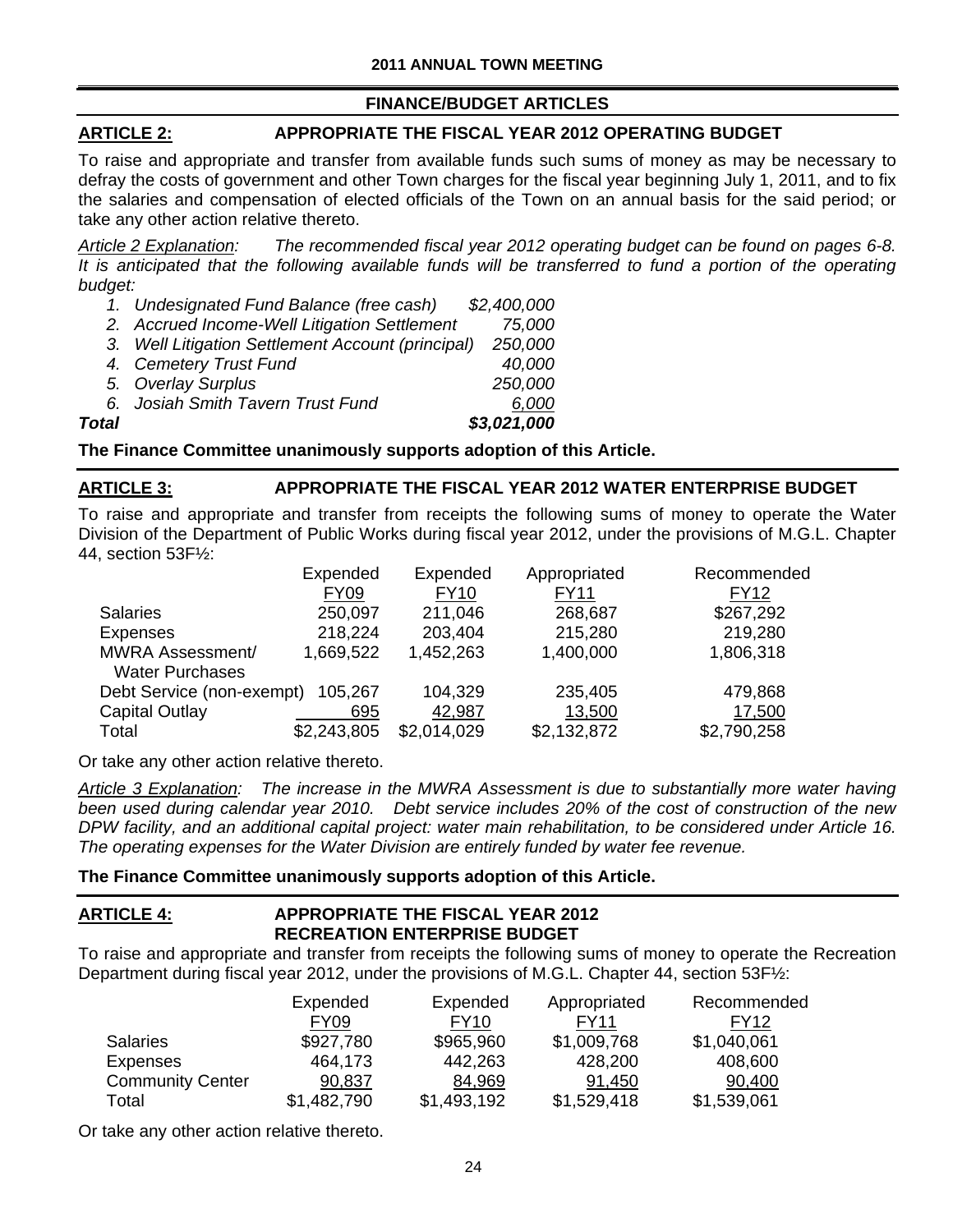*Article 4 Explanation: Program fees cover approximately 70 percent of the salaries and expenses for this department; the remaining 30 percent is funded by property taxes.* 

## **The Finance Committee unanimously supports adoption of this Article.**

# **ARTICLE 5: APPROPRIATE THE FISCAL YEAR 2012 BROOK SCHOOL APARTMENTS ENTERPRISE BUDGET**

To raise and appropriate and transfer from receipts the following sums of money to operate the Brook School Apartments during fiscal year 2012, under the provisions of Chapter 76 of the Acts of 2009 and M.G.L. Chapter 44, section 53F½:

|                                 | Expended         | Expended    | Appropriated | Recommended |
|---------------------------------|------------------|-------------|--------------|-------------|
|                                 | FY <sub>09</sub> | <b>FY10</b> | <b>FY11</b>  | <b>FY12</b> |
| <b>Salaries</b>                 | \$112,313        | \$118,749   | \$143,816    | \$148,951   |
| <b>Expenses</b>                 | 342,678          | 354,142     | 362,580      | 370,800     |
| <b>Repairs and Replacements</b> | 90,365           | 117,512     | 97,609       | 103,466     |
| Payment in Lieu of Taxes        | 18,710           | 19.177      | 19,656       | 20,148      |
| <b>Debt Service</b>             | 246,017          | 240,005     | 228,494      | 258,071     |
| Total                           | \$810,083        | \$849,585   | \$852,155    | \$901,436   |

Or take any other action relative thereto.

*Article 5 Explanation: Funding for the operation of the Brook School Apartments comes from rental income and the Community Preservation Fund, which is covering the cost of the debt service for construction of thirteen affordable units completed as part of the expansion project in 2004.* 

## **The Finance Committee unanimously supports adoption of this Article.**

## **ARTICLE 6: APPROPRIATE TO STABILIZATION FUND**

To raise and appropriate a sum of money to the Stabilization Fund, as provided under M.G.L. Chapter 40, section 5B, as amended, to be used for any lawful purpose, capital budget program or purpose for which the Town may borrow; or take any other action relative thereto.

*Article 6 Explanation: A stabilization fund is a type of reserve fund. The Board of Selectmen has adopted a comprehensive financial reserve policy for the Town. This policy calls for establishing a Stabilization Fund of \$2,000,000 by fiscal year 2013. This Stabilization Fund will be used for catastrophic or emergency events or when certain revenue sources are below prior year levels, which typically occurs during a recession. Currently the Town has approximately \$1.6 million in this Stabilization Fund. An appropriation of \$250,000 is anticipated. A copy of the Town's reserve policy can be found on the Town's website, www.weston.org. A two-thirds vote of Town Meeting is required to appropriate both to and from the Stabilization Fund.* 

**The Finance Committee unanimously supports adoption of this Article.** 

## **ARTICLE 7: APPROPRIATE TO OTHER POST EMPLOYMENT BENEFITS (OPEB) TRUST FUND**

To raise and appropriate or transfer from available funds a sum of money to the Other Post Employment Benefits (OPEB) Trust Fund, to be used to pay the costs of post employment benefits; or take any other action relative thereto.

*Article 7 Explanation: This article allows the Town to continue to fund its future liability for other post employment benefits (retiree health insurance) for Town of Weston retirees. Beginning with the fiscal year 2008 audit, the Town was required to disclose this liability. The 2009 Annual Town Meeting accepted Chapter 479 of the Acts of 2008 establishing a trust fund for this purpose. An appropriation of \$1,219,000 is*  anticipated. In addition, a balance in the Town's health insurance trust fund of approximately \$2 million will *be proposed to be transferred to the OPEB trust fund.* 

## **The Finance Committee unanimously supports adoption of this Article.**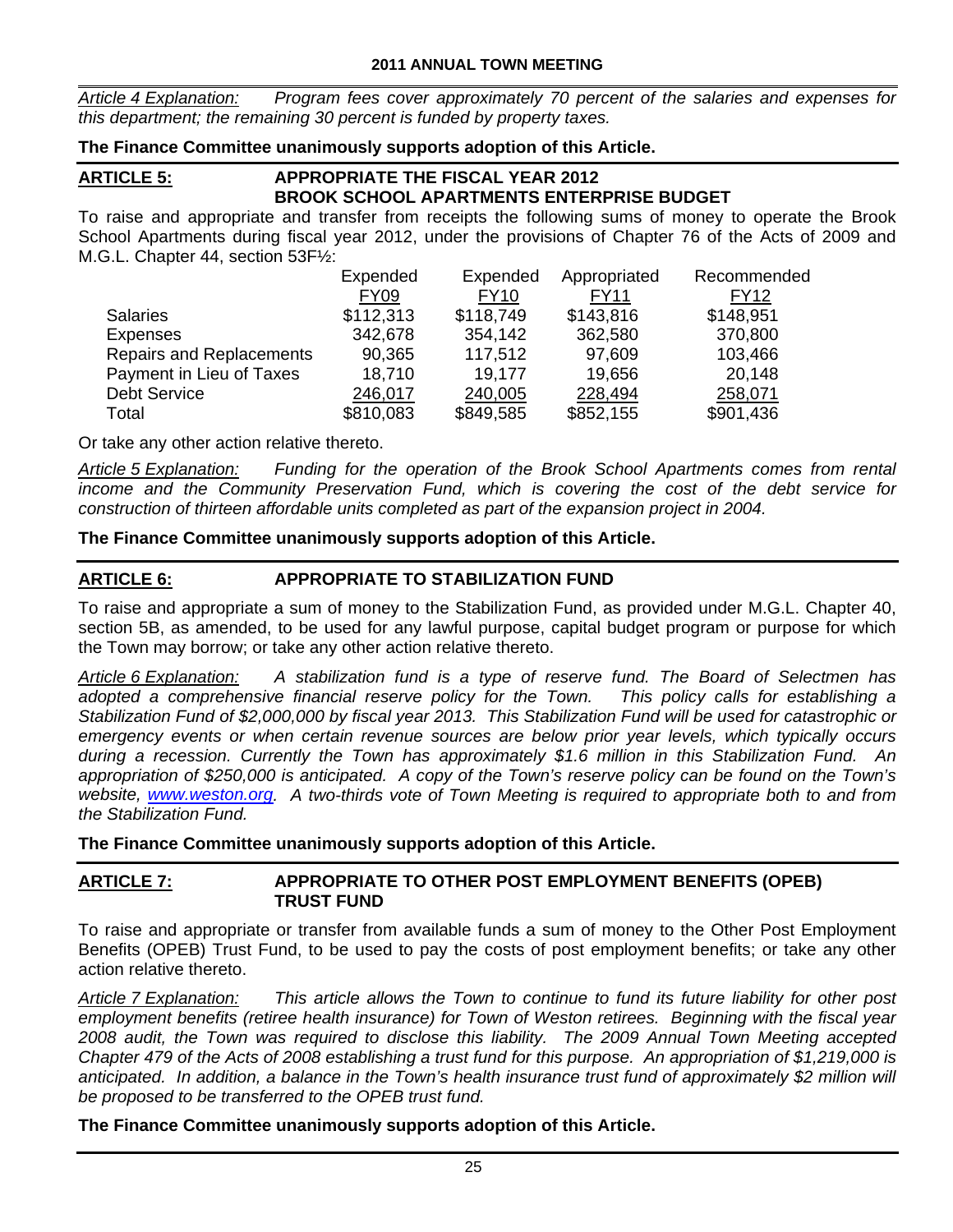# **ARTICLE 8: CONTINUE DEPARTMENTAL REVOLVING FUNDS**

To continue revolving funds for certain Town departments pursuant to the provisions of M.G.L. Chapter 44, section 53E½ for the fiscal year beginning July 1, 2011:

| <b>Revolving Fund</b>     | <b>Authority to</b>    | Revenue               | <b>Use of Fund</b>               | <b>FY12</b>   |
|---------------------------|------------------------|-----------------------|----------------------------------|---------------|
|                           | <b>Spend</b>           | <b>Source</b>         |                                  | <b>Budget</b> |
| <b>Recreation Skating</b> | Recreation             | Program Fees          | <b>Program Costs</b>             | \$50,000      |
| Programs                  | Director               |                       |                                  |               |
| <b>Historic Marker</b>    | <b>Historical</b>      | Program Fees          | <b>Costs Related to Purchase</b> | \$1,500       |
|                           | Commission             |                       | of Historic Markers              |               |
| Josiah Smith              | <b>Town Manager</b>    | <b>Rental Fees</b>    | <b>Building Repairs and</b>      | \$30,000      |
| Tavern                    |                        | from Women's          | Maintenance                      |               |
|                           |                        | Community             | (Improvements)                   |               |
|                           |                        | League                |                                  |               |
| Council on Aging          | Council on             | Program Fees          | <b>Program Expenses</b>          | \$25,000      |
| <b>Special Programs</b>   | <b>Aging Director</b>  |                       |                                  |               |
| Town Building             | Town Manager           | <b>Rental Fees</b>    | Utilities, Cleaning, Building    | \$6,000       |
| Rentals                   |                        | Town Hall             | Monitor                          |               |
| Board of Health           | <b>Health Director</b> | Insurance             | Public Health Education,         | \$20,000      |
|                           |                        | Reimbursement,        | Outreach, Health Clinics,        |               |
|                           |                        | <b>Flu Clinics</b>    | <b>Emergency Preparedness</b>    |               |
| <b>Affordable Housing</b> | <b>Town Manager</b>    | Fees from             | Monitoring Costs, including      | \$35,000      |
| Monitoring                |                        | <b>Original Sale</b>  | <b>Salaries and Benefits</b>     |               |
|                           |                        | and Resale of         |                                  |               |
|                           |                        | Affordable            |                                  |               |
|                           |                        | Homes                 |                                  |               |
| Ambulance                 | <b>Fire Chief</b>      | <b>Ambulance Fees</b> | Paramedic (ALS) Service          | \$150,000     |
| <b>Services</b>           |                        |                       | Fees                             |               |

Or take any other action relative thereto.

*Article 8 Explanation: A Revolving Fund established under the provisions of M.G.L. Chapter 44, section 53E*½ *must be authorized annually by vote of the Town Meeting. The Fund is credited with only the departmental receipts received in connection with the programs supported by such Revolving Fund, and expenditures may be made from the Revolving Fund without further appropriation. Please see Appendix 4 for a report on these Revolving Funds.* 

**The Finance Committee unanimously supports adoption of this Article.** 

# **ARTICLE 9: ACCEPT CHAPTER 90 ROAD IMPROVEMENT FUNDS**

To authorize the Board of Selectmen to permanently construct, reconstruct, resurface, alter or make specific repairs upon all or portions of various Town Ways and to authorize the expenditure of such sums of money as may be received for the fiscal year commencing July 1, 2011 provided or to be provided by the Commonwealth of Massachusetts through the Massachusetts Department of Transportation; or take any other action relative thereto.

*Article 9 Explanation*: *State law requires that Town Meeting approve the use of funds received from the State for road construction purposes, including engineering or addressing traffic improvements. In fiscal year 2012, it is anticipated that the Town will receive \$476,173 from the State for this purpose, an increase of \$109,956 more than in fiscal year 2011.* 

## **The Finance Committee unanimously supports adoption of this Article.**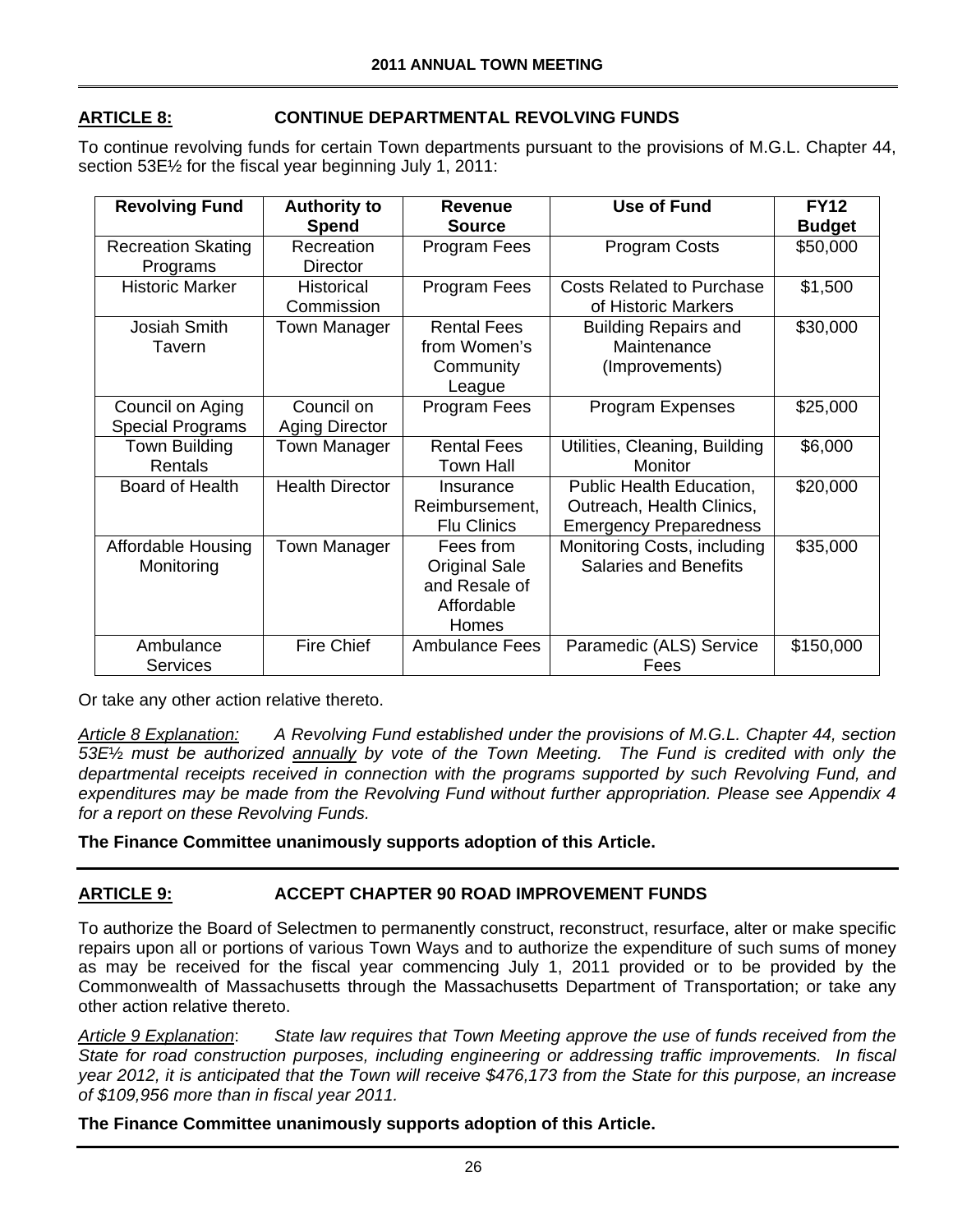## **ARTICLE 10: APPROVE PROPERTY TAX DEFERRAL INCOME LIMITS**

To establish fiscal year 2012 income eligibility limits under Chapter 421 of the Acts of 2004, An Act Authorizing the Town of Weston to Regulate Certain Property Tax Exemption Eligibility Requirements for the Elderly; or take any other action relative thereto.

*Article 10 Explanation: Several years ago, Weston obtained special legislation to change the eligibility criteria for the property tax deferral program, allowing the Board of Selectmen to set the interest rate for residents over 60 who defer their property taxes. For fiscal year 2012, the rate has been set at 4 percent. This legislation also allows the Board of Selectmen, with Town Meeting approval, to establish the income eligibility limit for this program each year. The Board of Selectmen is recommending that the income limit remain at \$70,000 for fiscal year 2012. Ratification of this amount is required by Town Meeting.* 

**The Finance Committee unanimously supports adoption of this Article.** 

### **CAPITAL IMPROVEMENT BUDGET ARTICLES**

## **ARTICLE 11: APPROPRIATE FOR FACILITIES – MIDDLE SCHOOL ROOF**

To appropriate, borrow, or transfer from available funds a sum of money to be expended under the direction of the Permanent Building Committee to pay costs of replacing the roof at the Middle School, located at 456 Wellesley Street in Weston, and all incidental costs related thereto, for which the Town may be eligible for a grant from the Massachusetts School Building Authority ("MSBA"); or take any other action relative thereto.

The proposed repair project would materially extend the useful life of the school and preserve an asset that otherwise is capable of supporting the required educational program. The MSBA's grant program is a nonentitlement, discretionary program based on need, as determined by the MSBA, and any costs the Town incurs in excess of any grant that may be received from the MSBA shall be the sole responsibility of the Town.

*Article 11 Explanation: This project has been accepted by the MSBA "Green Repairs" Program and is eligible for approximately 25% reimbursement. Roof replacement is only for the pool and gym area of the Middle School. This 35 year old roof has required significant patching and re-seaming in recent years to address the breakdown of materials due to age. An engineering evaluation has been completed and replacement is recommended. The estimated cost of this work is \$780,000, but the actual amount to be requested will be based on bids received prior to town meeting. A two-thirds vote of Town Meeting is required for approval of this article.* 

**The Finance Committee unanimously supports adoption of this Article.** 

# **ARTICLE 12: APPROPRIATE FOR FACILITIES – HIGH SCHOOL BOILER**

To appropriate, borrow, or transfer from available funds a sum of money to be expended under the direction of the Permanent Building Committee to pay costs of replacing the boiler at the Weston High School, located at 444 Wellesley Street in Weston, and all incidental costs related thereto, for which the Town may be eligible for a grant from the Massachusetts School Building Authority ("MSBA"); or take any other action relative thereto.

The proposed repair project would materially extend the useful life of the school and preserve an asset that otherwise is capable of supporting the required educational program. The MSBA's grant program is a nonentitlement, discretionary program based on need, as determined by the MSBA, and any costs the Town incurs in excess of any grant that may be received from the MSBA shall be the sole responsibility of the Town.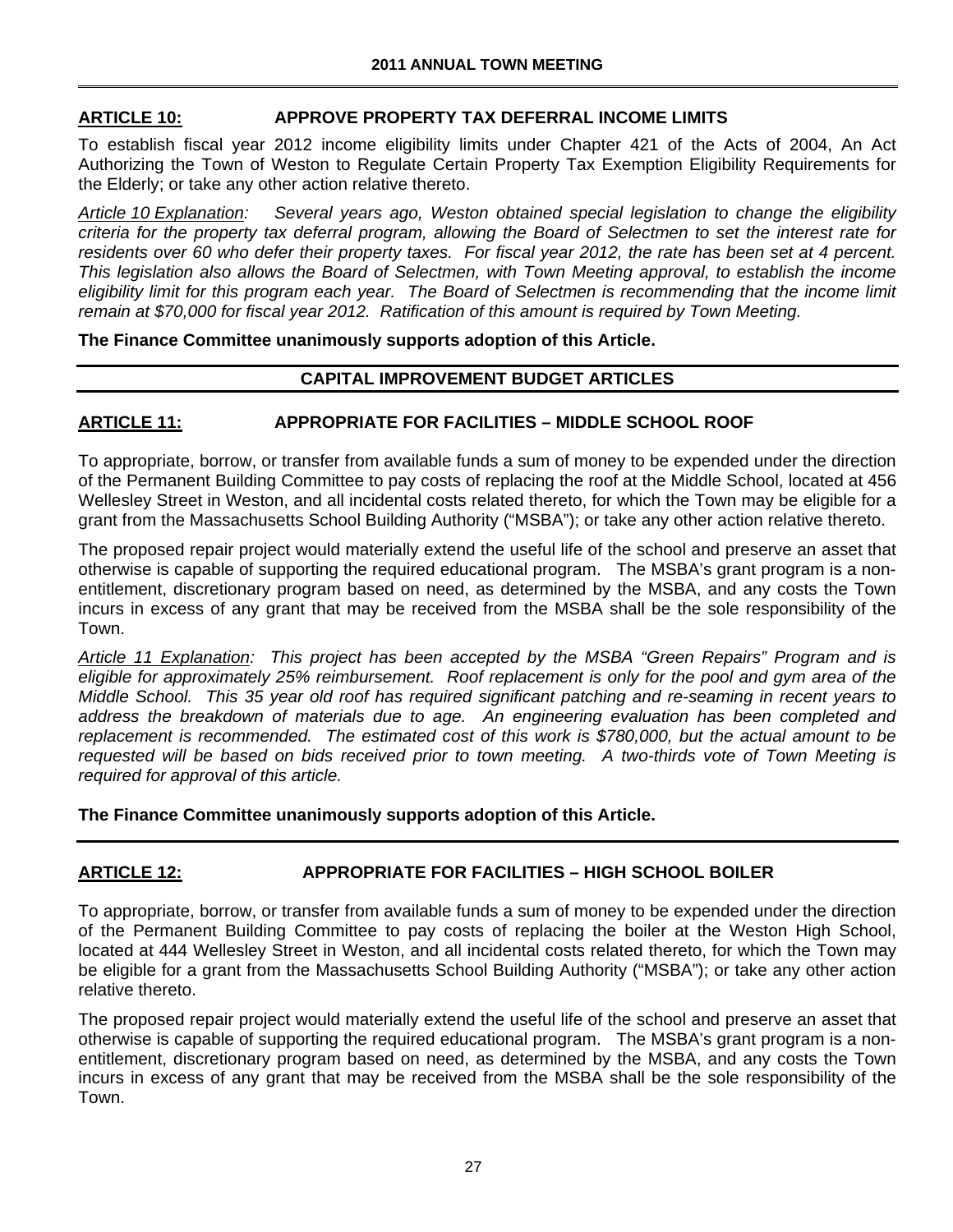*Article 12 Explanation: This project has been accepted by the MSBA "Green Repairs" Program and is eligible for approximately 31% reimbursement. The existing boilers are 50 years old and have operated beyond their life cycle. Significant repairs have been required over the past several years. New energy efficient gas-fired boilers will decrease fuel consumption and reduce cost. The project also includes removal of an underground fuel storage tank. The estimated cost of this work is \$960,000, but the actual amount to be requested will be based on bids received prior to town meeting. A two-thirds vote of Town Meeting is required for approval of this article.* 

**The Finance Committee unanimously supports adoption of this Article.** 

#### **ARTICLE 13: APPROPRIATE FOR SCHOOLS – HIGH SCHOOL SCIENCE LAB IMPROVEMENTS**

To appropriate a sum of money to pay costs of constructing, equipping, and furnishing new high school science laboratory facilities and other related improvements to the High School building, and all incidental costs related thereto, to be spent under the direction of the Town Manager, the money so appropriated to be raised by borrowing under the authority of M.G.L. Chapter 44, section 7, or any other enabling authority, and to authorize the Town Treasurer, with the approval of the Board of Selectmen, to issue bonds or notes for this purpose; or take any other action relative thereto.

*Article 13 Explanation: The high school was built in 1961 and only partially renovated during the 1996-98 renovation. The science labs, which are now 50 years old, are in great need of renovation and/or*  replacement because of size, safety and curricular considerations. Given the importance of science *education both nationally and locally, this project is critical to supporting the high school program and*  extending the life the school building. In November 2009, Town Meeting appropriated \$730K for an *owner's project manager and design services for the project. In November 2010, Town Meeting appropriated \$70K for the design fees associated with the installation of a building sprinkler system to meet current fire regulations. The design for the addition has been chosen and the project is currently being bid. The amount to be requested is estimated at \$13 million but will be based on actual bids received prior to town meeting. The total represents \$11.3 million for construction costs and \$1.7 million for a building-wide sprinkler system. A two-thirds vote of Town Meeting is required for approval of this article.* 

**The Finance Committee unanimously believes that adoption of this Article will not adversely affect the Town's finances.** 

## **ARTICLE 14: APPROPRIATE FOR DEPARTMENT OF PUBLIC WORKS – DRAINAGE IMPROVEMENTS**

To appropriate a sum of money for the construction or reconstruction of surface drains and all incidental costs related thereto, to be spent under the direction of the Town Manager, the money so appropriated to be raised by borrowing under the authority of M.G.L. Chapter 44, section 7, or any other enabling authority, and to authorize the Town Treasurer, with the approval of the Board of Selectmen, to issue bonds or notes for this purpose; or take any other action relative thereto.

*Article 14 Explanation: This request is part of the ongoing program to correct drainage problems in town. Future projects on the high priority list include the Shady Hill Road/Woodchester Road area, Summer Street, Silver Hill Road, Pine Street, and Winter Street. These funds will also be used for a variety of public/private partnerships whereby both the Town and property owner contribute to resolve deficient drainage systems which are on both public ways and private property. Drainage funds are also used for street drainage repairs for the road paving program. Future projects include: Concord Road, Bradyll Road, Granison Road, and Boston Post Road. The amount to be requested is \$300,000. A two-thirds vote of Town Meeting is required for approval of this article.* 

**The Finance Committee unanimously supports adoption of this Article.**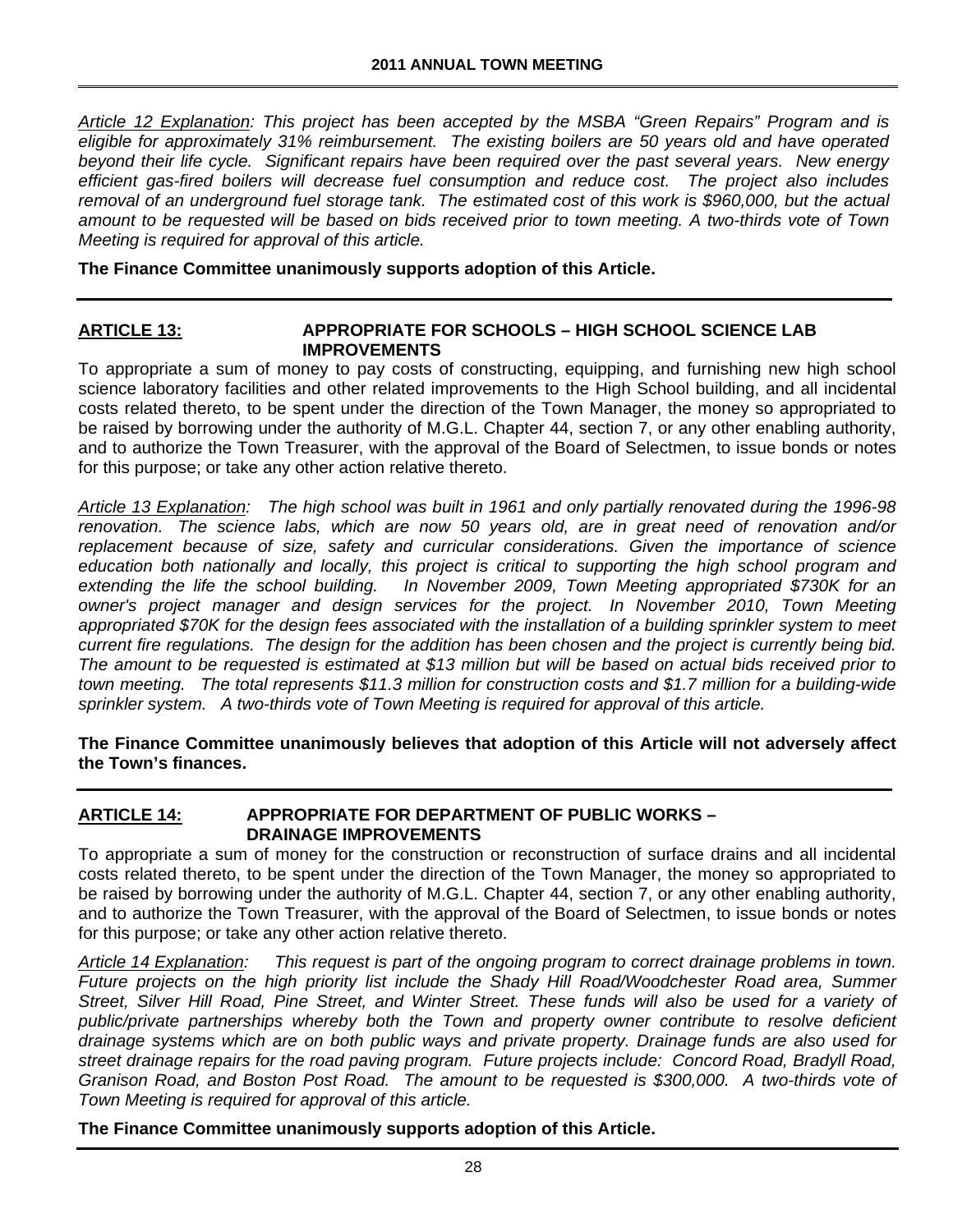# **ARTICLE 15: APPROPRIATE FOR CAPITAL PROJECTS**

To raise and appropriate or transfer from available funds the following sums of money:

| <b>Purpose</b>                             | Amount    | <b>Expend Under Direction of:</b> |
|--------------------------------------------|-----------|-----------------------------------|
| A. DPW Departmental Equipment              | \$235,000 | <b>Town Manager</b>               |
| <b>B. Transfer Station Paving</b>          | \$222,000 | <b>Town Manager</b>               |
| C. School Zone Speed Signs                 | \$30,000  | <b>Town Manager</b>               |
| D. Case's Corner Roundabout Design         | \$75,000  | <b>Town Manager</b>               |
| E. Wellesley/Brown Intersection            | \$30,000  | <b>Town Manager</b>               |
| F. School Bus Replacements                 | \$226,399 | <b>School Committee</b>           |
| G. Fire Departmental Equipment-Brush Truck | \$100,000 | <b>Town Manager</b>               |
| H. Fiber Network Improvements/Expansions   | \$112,541 | Town manager                      |

### *Article 15 Explanation:*

- *A. DPW Departmental Equipment \$235,000: This year's proposed public works equipment replacement program includes: 1) 1 ton pickup truck with plow – replacing a 2000 Ford F150 pickup truck (77,985 hard miles), to be used for highway and stormwater maintenance, including snow plowing; and 2) heavy duty dump truck with plow and sander attachments – replacing a 1984 Mack R487 dump truck (92,433 miles, 6,700 engine hours), to be used for construction activities in all DPW divisions including use for plowing and sanding in the winter.*
- *B. Transfer Station Paving \$222,000: The transfer station was built in 1994, and the road leading to the site and all other paved areas have deteriorated due to the age of the pavement, vehicular traffic, and weight of heavy equipment, as well as the flooding in March 2010. Life expectancy for the new pavement will be 15-20 years.*
- *C. School Zone Speed Signs \$30,000: There are two school zones one located on School Street (Woodland, Country, and Field Schools) and the other on Wellesley Street (Middle and High Schools) where the legal speed limit is reduced to 20 mph during school start and release times. Existing flashing signs on School Street have reached the end of their service life, and there are no flashing signs on Wellesley Street. The proposed variable speed limit signs can be remotely programmed and will clearly communicate the legal speed limit, with the lower limit displayed during specific days and hours only. Based on the speed of an approaching driver exceeding the speed limit, the signs may flash the speed limit or "slow down."*
- *D. Case's Corner Roundabout Design \$75,000: Over the last two years, two Town Committees and an engineering consultant hired by the Town have recommended a modern roundabout as the best choice to maximize safety, provide a safer pedestrian crossing location, and reduce traffic congestion at Case's Corner. This proposal was presented twice to the Board of Selectmen in 2010. Although there is concern that traffic flow decisions for the Field School could affect this recommendation, the Traffic & Sidewalk Committee believes that a roundabout is optimal under any foreseeable Field School alternative and that Field School traffic flow decisions would be known by July 1, 2011, when design funds would potentially become available. Noting the above regarding the Field School, this location is one of the Committee's top priorities, has been extensively studied by a consultant, and all have agreed on the best "fix." This project is necessary in order to improve traffic safety and congestion at one of the most problematic locations in Weston.*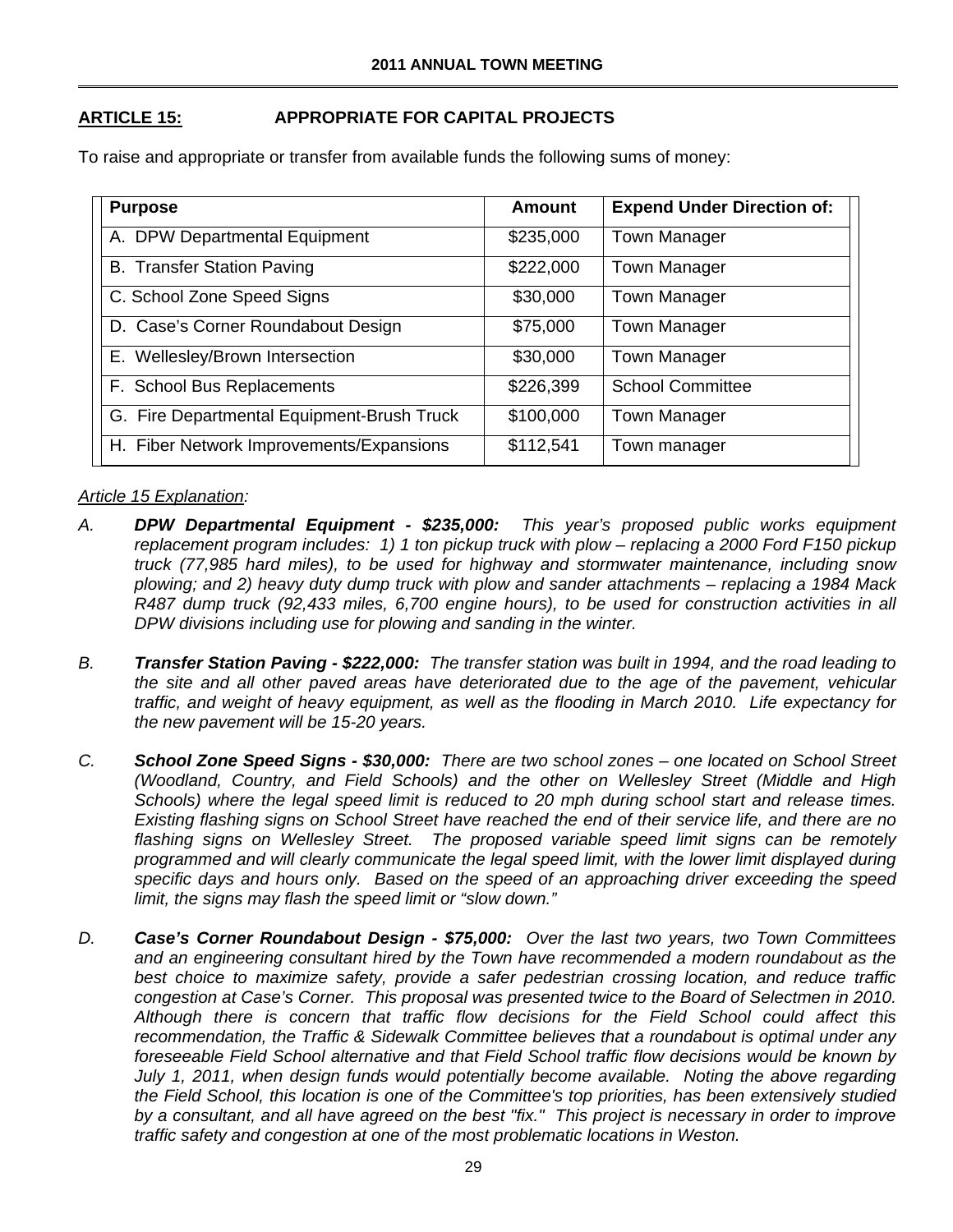- *E. Wellesley/Brown Intersection \$30,000: This location combines high speed traffic, limited sight distance to the north, cut-through traffic avoiding Route 30, and Weston Middle School (MS) pick-up and drop-off traffic. The safety conditions here also raised the concerns of a large group of MS parents who signed a petition seeking the Town to identify a safety improvement. A consultant study recommended a traffic signal, modern roundabout, and raised intersection alternatives. The Traffic & Sidewalk Advisory Committee is also exploring lower cost, nearer term options, such as variable speed limit signs and re-striping Wellesley Street with turn lanes and shoulders to narrow the travel lanes. These funds would be used to do survey work and explore the feasibility of the various options.*
- *F. School Bus Replacements \$226,399: This is for the ongoing replacement of school buses. National guidelines recommend replacement of vehicles that are either 10 years old or have reached 130,000 miles. Three 71-passenger school buses will be replaced, all of which meet or exceed the recommended replacement schedule for age and/or mileage.*
- *G. Fire Departmental Equipment-Brush Truck \$100,000: This request is for the purchase of a new brush truck, which is used to respond to brush fires and must be heavy duty in order to carry 300 gallons of water and a variety of equipment. This truck will replace a 1991 vehicle with over 100,000 miles on it.*
- *H. Fiber Network Improvements/Expansions \$112,541: The Town's fiber optic network supports communication between all school and municipal buildings. This is an expansion to the network that will connect the water tank on Highland Avenue as well as provide a third redundant line to Police and Fire Department communication equipment located at the Rivers School. It will also provide the groundwork for the High School to have a third redundant run to the core infrastructure at Town Hall. All departments will benefit from this redundancy.*

**The Finance Committee unanimously supports adoption of this Article.** 

# **ARTICLE 16: APPROPRIATE FOR WATER MAIN REHABILITATION**

To appropriate a sum of money to pay costs of laying and relaying water mains of not less than six inches but less than sixteen inches in diameter, and all incidental costs related thereto, to be spent under the direction of the Town Manager, the money so appropriated to be raised by borrowing under the authority of M.G.L. Chapter 44, section 8, or any other enabling authority, and to authorize the Town Treasurer, with the approval of the Board of Selectmen, to issue bonds or notes for this purpose; or take any other action relative thereto.

*Article 16 Explanation: This request is part of a program to replace old asbestos transite water mains. These mains are no longer used in water transmission service. This appropriation is to replace 1,350 linear feet of asbestos transite water main in Montvale Road that was installed in 1937. The design for this project will be completed by the DPW's engineering division. The amount to be requested under this article is \$216,000, to be funded from water rates. A two-thirds vote of Town Meeting is required for approval of this article.* 

**The Finance Committee unanimously supports adoption of this Article.**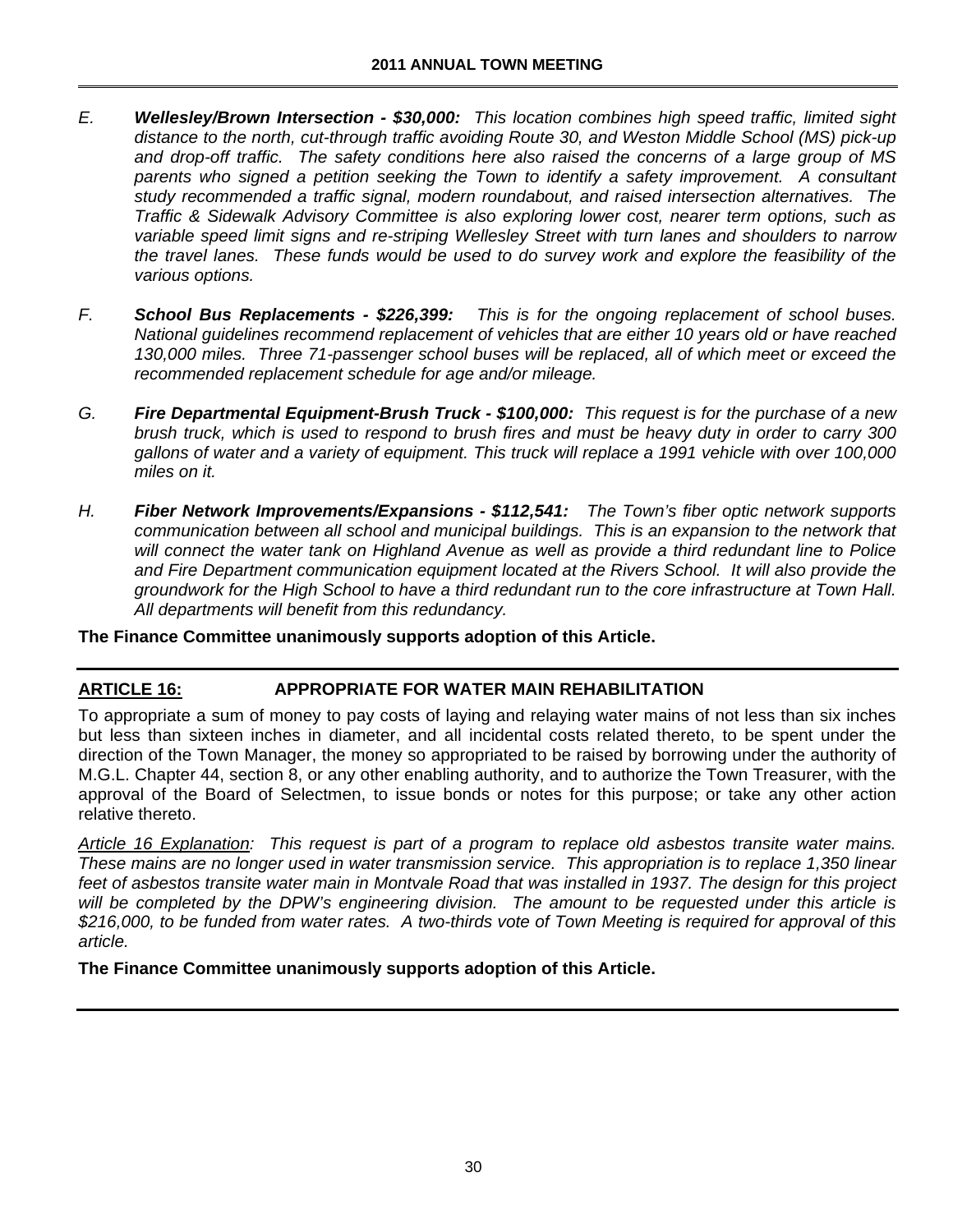# **GENERAL BY-LAW ARTICLES**

## **ARTICLE 17: AMEND GENERAL BY-LAWS – STORMWATER BY-LAW**

To amend the By-Laws of the Town of Weston by deleting the text and title of Article XXVII in its entirety and inserting in place thereof a new by-law, "Stormwater and Erosion Control" as stated below:

## **ARTICLE XXVII. Stormwater and Erosion Control By-Law**

### **Section I. Purpose**

**A.** The purpose of this By-Law is to protect, maintain and enhance the public health, safety, environment and general welfare of the Town by establishing minimum requirements and procedures to control the adverse effects of soil erosion and sedimentation, construction site runoff, increased post-development stormwater runoff and nonpoint source pollution associated with new development and redevelopment. It has been determined that proper management of stormwater runoff will minimize damage to public and private property and infrastructure, safeguard the public health, safety, environment and general welfare of the public, protect water and aquatic resources, protect and enhance wildlife habitat, and promote groundwater recharge to protect surface and groundwater drinking supplies. This By-Law seeks to meet that purpose through the following objectives:

1. Establish a mechanism by which the municipality can monitor and ensure compliance with requirements of its National Pollutant Discharge Elimination System (NPDES) General Permit for Stormwater Discharges from Small Municipal Separate Storm Sewer Systems (MS4) and other applicable State and Federal mandates.

2. Establish decision-making processes surrounding land development activities that protect the integrity of the watershed and preserve the health of water resources.

3. Require that new development, redevelopment and other land alteration activities maintain the afterdevelopment runoff characteristics as equal to or less than the pre-development runoff characteristics where appropriate in order to reduce flooding, stream bank erosion, siltation, nonpoint source pollution, property damage, and to maintain the integrity of stream channels and aquatic habitats.

4. Establish minimum post-development stormwater management standards and design criteria for the regulation and control of stormwater runoff quantity and quality; establish minimum design criteria for the protection of properties and aquatic resources downstream from land development and land conversion activities from damages due to alterations in volume, velocity, frequency, duration, and peak flow rate of storm water runoff; establish minimum design criteria for measures to eliminate or minimize to the extent feasible nonpoint source pollution from stormwater runoff which would otherwise degrade water quality.

5. Establish design and application criteria for the construction and use of structural stormwater control facilities that can be used to meet or exceed the minimum post-development stormwater management standards.

6. Encourage the use of nonstructural stormwater management, better site design practices or "lowimpact development practices", such as reducing impervious cover, increasing site-wide infiltration, and preserving open space and other natural areas, to the maximum extent practicable.

7. Promote water conservation through the re-use of stormwater for irrigation.

8. Establish provisions that require practices that eliminate soil erosion and sedimentation and control the volume and rate of stormwater runoff resulting from land disturbance activities.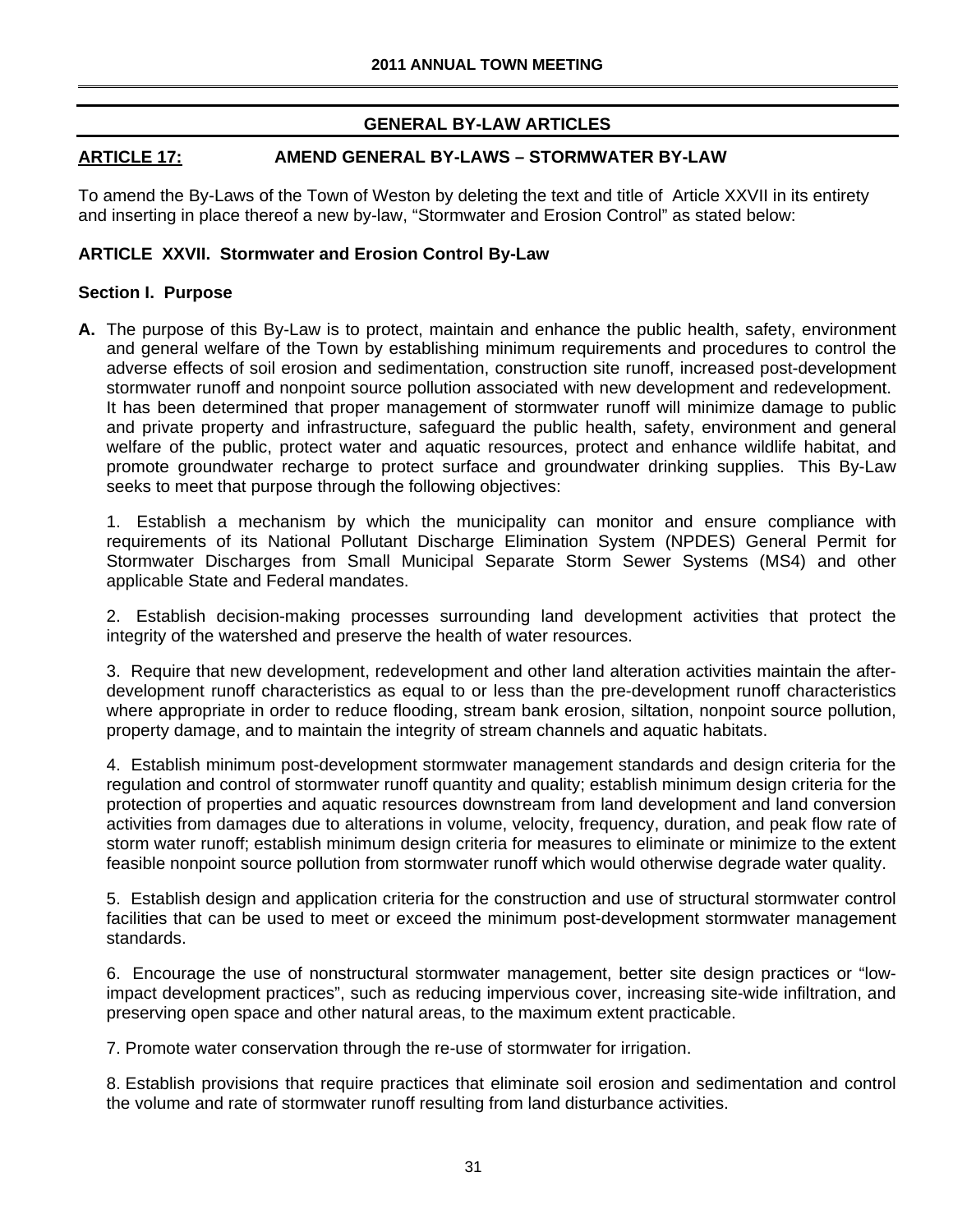9. Establish provisions to ensure that soil erosion and sedimentation control measures and stormwater runoff control practices are incorporated into the site planning and design process and are implemented and maintained.

10. Establish provisions for the long-term responsibility for and maintenance of structural stormwater control facilities and nonstructural stormwater management practices to ensure that they continue to function as designed, are maintained, and pose no threat to public safety or the environment.

11. Establish provisions to ensure there is an adequate funding mechanism for the proper review, inspection and long-term maintenance of stormwater facilities implemented as part of this By-Law.

12. Establish administrative procedures for the submission, review, approval or disapproval of stormwater management plans, erosion and sediment controls, and for the inspection of approved active projects, and long-term follow up; Establish certain administrative procedures and fees for the submission, review, approval, or disapproval of stormwater plans, inspection of construction sites, and the inspection of approved projects.

13. Ensure that construction and waste materials, toxic materials, hazardous materials, and other pollutants are prevented from mixing with stormwater runoff, which would degrade water quality.

14. Establish the Town of Weston's legal authority and capacity to ensure compliance with the provisions of this By-Law through funding, permitting, inspection, monitoring, and enforcement.

**B.** Nothing in this By-law is intended to replace the requirements of the Town of Weston Zoning By-Law, the Mass Wetlands Protection Act, the Town of Weston General By-Law, any other By-Law that may be adopted by the Town of Weston, or any Rules and Regulations adopted there under.

## **Section II Definitions**

The following definitions shall apply in the interpretation and implementation of this By-Law. Additional definitions may be adopted by separate regulation:

ALTER: Any activity that will measurably change the ability of a ground surface area to absorb water, will change existing surface drainage patterns, or will increase or decrease the rate or volume of flow from a site.

BEST MANAGEMENT PRACTICE (BMP): Structural, non-structural and managerial techniques that are recognized to be the most effective and practical means to prevent and/or reduce increases in stormwater volumes and flows, reduce point source and nonpoint source pollution, and promote stormwater quality and protection of the environment. "Structural" BMPs are devices that are engineered and constructed to provide temporary storage and treatment of stormwater runoff. "Nonstructural" BMPs use natural measures to reduce pollution levels, do not require extensive construction efforts, and/or promote pollutant reduction by eliminating the pollutant source.

BETTER SITE DESIGN: Site design approaches and techniques, including low-impact development (LID) that can reduce a site's impact on the watershed through the use of nonstructural stormwater management practices. Better site design includes conserving and protecting natural areas and green space, reducing impervious cover, using natural features for stormwater management, and providing site-wide infiltration.

DEVELOPMENT: Any construction that disturbs or alters a parcel of land.

DISTURBANCE OF LAND: Any action causing removal of vegetation or a change in the position, location, elevation, or arrangement of soil, sand, rock, gravel or similar earth material.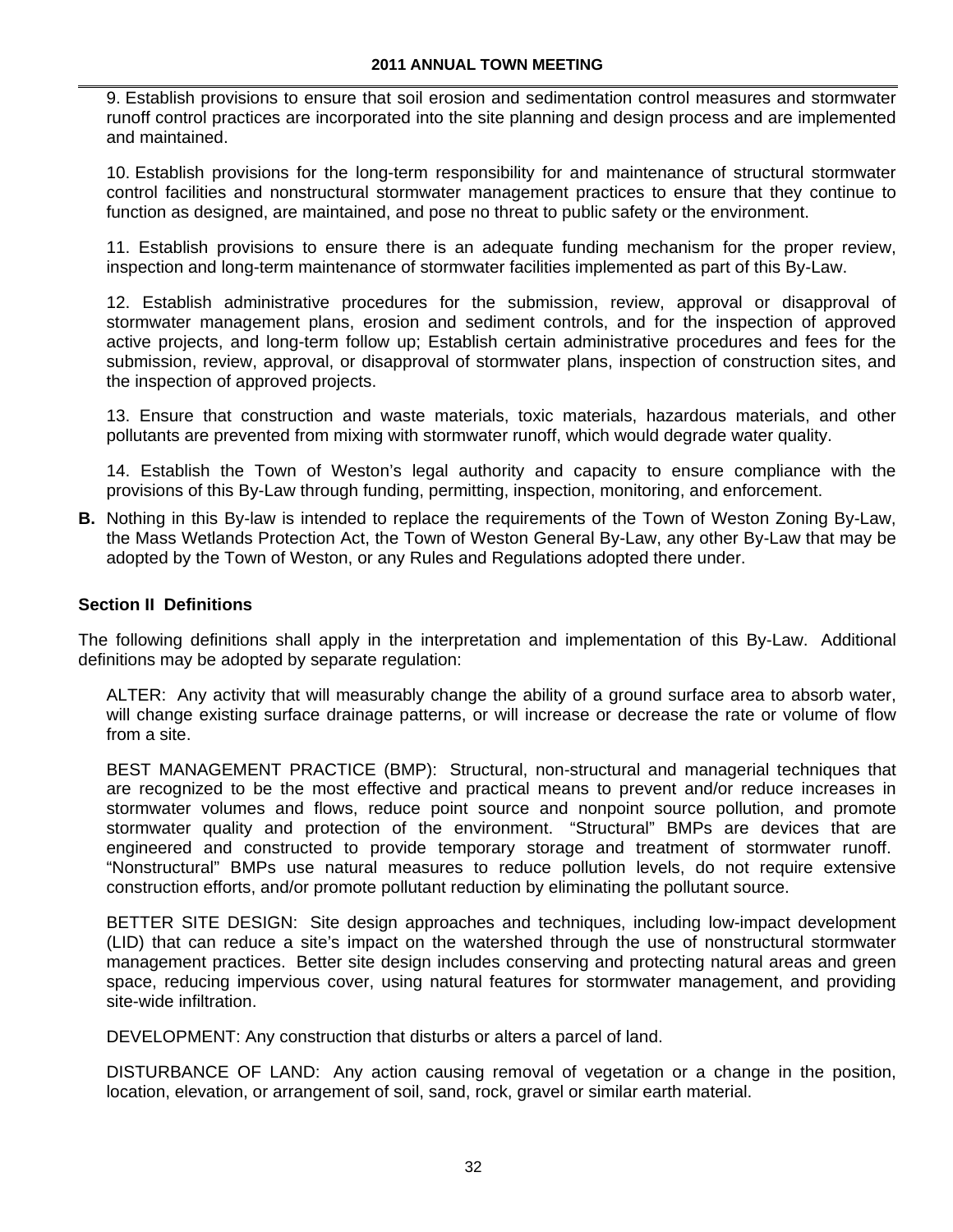IMPERVIOUS: Any material or structure on, above or below the ground that prevents water from infiltrating through the underlying soil. Impervious surface is defined to include, without limitation: paved surfaces (parking lots, sidewalks, and driveways), concrete, brick, stone, and roof tops.

INFILTRATION: The act of conveying surface water into the ground to permit groundwater recharge and the reduction of stormwater runoff from a project site.

LOW IMPACT DEVELOPMENT (LID): An ecosystem-based approach to land development and stormwater management that ensures that each development site is designed to protect, or restore, the natural hydrology of the site.

MASSACHUSETTS STORMWATER MANAGEMENT STANDARDS: The latest version as may be amended from time to time of the Stormwater Management Standards and accompanying Stormwater Handbook issued by the Department of Environmental Protection pursuant to authority under the Wetlands Protection Act, M.G.L. c. 131, § 40, and the Massachusetts Clean Waters Act, M.G.L .c. 21, §§ 26-53. The Stormwater Management Standards are incorporated in the Wetlands Protection Act Regulations, 310 CMR 10.05(6)(k) and the Water Quality Certification Regulations, 314 CMR 9.06(6)(a).

MUNICIPAL SEPARATE STORM SEWER SYSTEM (MS4) or MUNICIPAL STORM DRAIN SYSTEM: The system of conveyances designed or used for collecting or conveying stormwater, including any road with a drainage system, street, gutter, curb, inlet, piped storm drain, pumping facility, retention or detention basin, natural or man-made or altered drainage channel, reservoir, and other drainage structure that together comprise the storm drainage system owned or operated by the Town of Weston.

NONPOINT SOURCE POLLUTION: Pollution from many diffuse sources caused by rainfall, snowmelt, or other method of pollutant transport moving over and through the ground. As the runoff moves, it picks up and carries away natural and human-made pollutants, finally depositing them into water resource areas.

NORMAL MAINTENANCE: Activities that are regularly scheduled to maintain the health and condition of a landscaped area. Examples include removal of weeds or invasive species, pruning, mowing, raking, and other activities that are done at regular intervals within the course of a year.

PRE-DEVELOPMENT: The conditions that exist prior to the proposed disturbance activity. Where phased development or plan approval occurs (preliminary grading, roads and utilities, etc.), the existing conditions at the time prior to the first plan submission shall establish pre-development conditions.

POST-DEVELOPMENT: The conditions that reasonably may be expected or anticipated to exist after completion of the land development activity in accordance with approved plans on a specific site or tract of land. Post-development refers to the phase of a new development or redevelopment project after completion, and does not refer to the construction phase of a project.

RECHARGE: The replenishment of underground water reserves.

RECONSTRUCTION: Any action causing complete removal and replacement of paved surfaces, such as driveways, parking areas and roads.

REDEVELOPMENT: Any construction, alteration, improvement, repaving, or resurfacing on a previously-developed site.

RUNOFF: Rainfall or snowmelt water flowing over the ground surface or other source which may result in transport of pollutants.

SITE: The entire parcel of land being developed.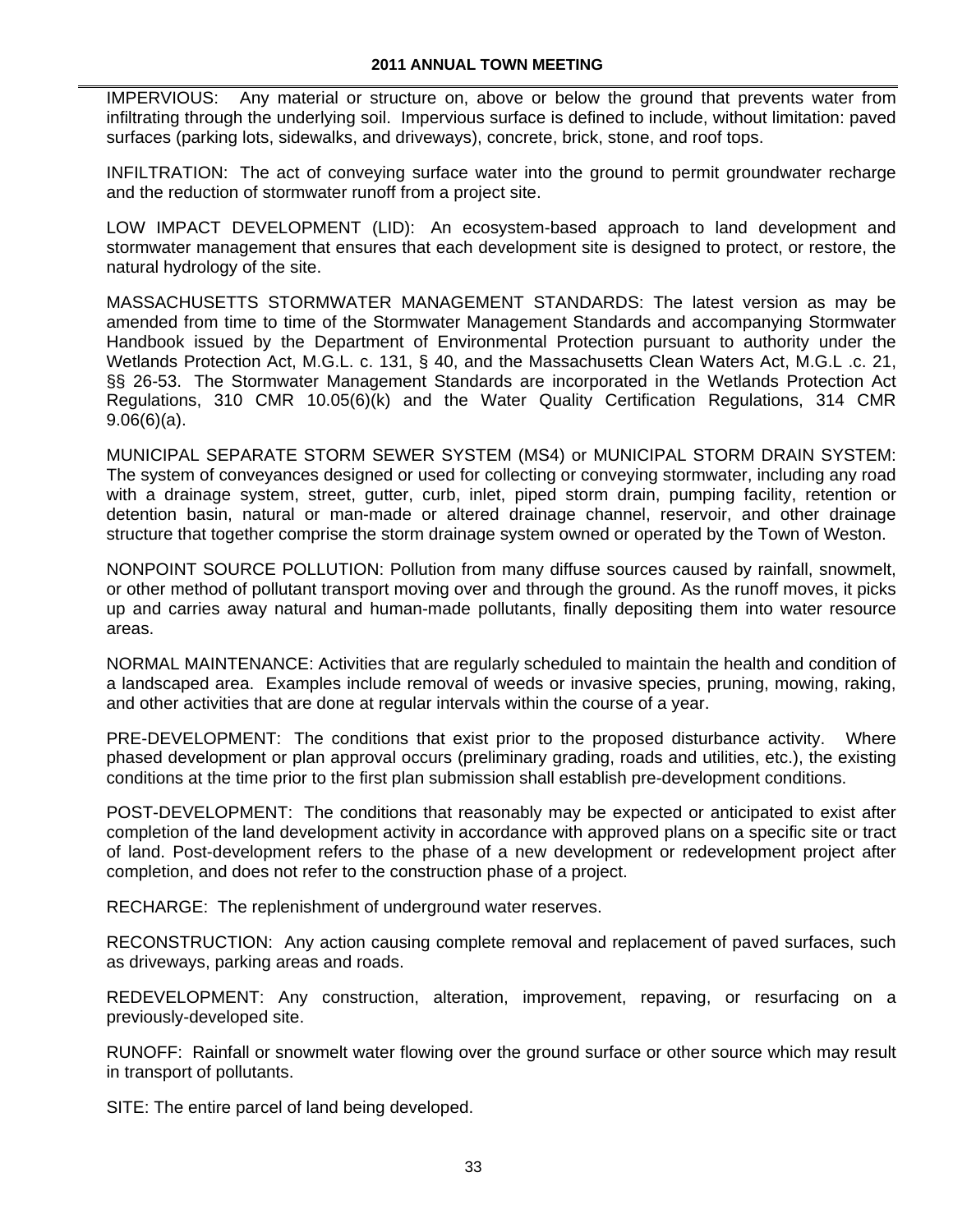STOCKPILING: The storage of unsecured material for future use, excluding the storage of materials 10 cubic yards or less when secured utilizing erosion controls to prevent erosion of material.

STORMWATER MANAGEMENT: The use of structural or non-structural practices that are designed to control or treat stormwater runoff pollutant loads, discharge volumes, and/or peak flow discharge rates. Stormwater Management includes the use of Low-Impact Development (LID) management practices.

STORMWATER MANAGEMENT PERMIT (SMP): A permit issued by the Stormwater Permitting Authority (SWPA), after review of an application, plans, calculations, and other supporting documents, which is designed to protect the environment of the Town from the deleterious effects of uncontrolled and untreated stormwater runoff.

## **Section III. Authority**

This By-Law is adopted under authority granted by the Home Rule Amendment of the Massachusetts Constitution and the Home Rule statutes, and pursuant to the regulations of the federal Clean Water Act found at 40 CFR 122.34., and as authorized by the residents of the Town of Weston at Town Meeting dated May 10, 2011

## **Section IV. Applicability**

Where a project is subject to Site Plan Approval, Definitive Subdivision or Special Permit Approval from the Planning Board, the Stormwater Regulations adopted by the Planning Board shall apply and the stormwater review shall be completed as part of the Planning Board process provided that the Planning Board also finds that the activity is in compliance with any additional performance standards contained in the Regulations promulgated to implement this By-Law.

- **A.** For projects not subject to Site Plan Approval, Definitive Subdivision or Special Permit Approval from the Planning Board, this By-Law shall be applicable to all new development and redevelopment, land disturbance and any other activity that may result in an increased amount of stormwater runoff or pollutants, or changes to drainage characteristics causing an increases in runoff, flowing from a parcel of land, unless exempt pursuant to Section V of this By-Law. This By-Law shall apply to land or parcels of land that are held in common ownership (including ownership by related or jointly-controlled persons or entities) as of the effective date of this By-Law, if the total land-disturbing activities on said land or parcels, considered as a whole, would presently or ultimately exceed the minimum thresholds in Section IV.B and are not exempted by Section V. A development shall not be segmented or phased in a manner to avoid compliance with this By-Law.
- **B.** No Permit Required For activities listed below, no permit shall be required by the SWPA provided that erosion control measures are used and the activity will not result in an increased amount of stormwater runoff or pollutants flowing from a parcel of land and entering a traveled way or adjacent properties.
	- 1. Land Disturbance not to exceed 5,000 square feet in area other than work described in Section IV.B.4 and Section IV.C.1.
	- 2. The creation of new impervious area, or expansion of existing impervious area, not to exceed 750 square feet.
	- 3. Repair, replacement or reconstruction of an existing driveway.
	- 4. Restoration of existing lawn areas provided that any imported material is spread at a thickness no greater than four inches and the total imported material does not exceed 250 cubic yards.
	- 5. The addition or on-site redistribution of up to 250 cubic yards of material.
	- 6. Demolition of a structure provided that any land disturbance, including the area of the structure, does not exceed 5,000 square feet.
- **C.** Stormwater Management Permit Thresholds A Stormwater Management Permit shall be required for any of the following, except for an activity exempt per Section V: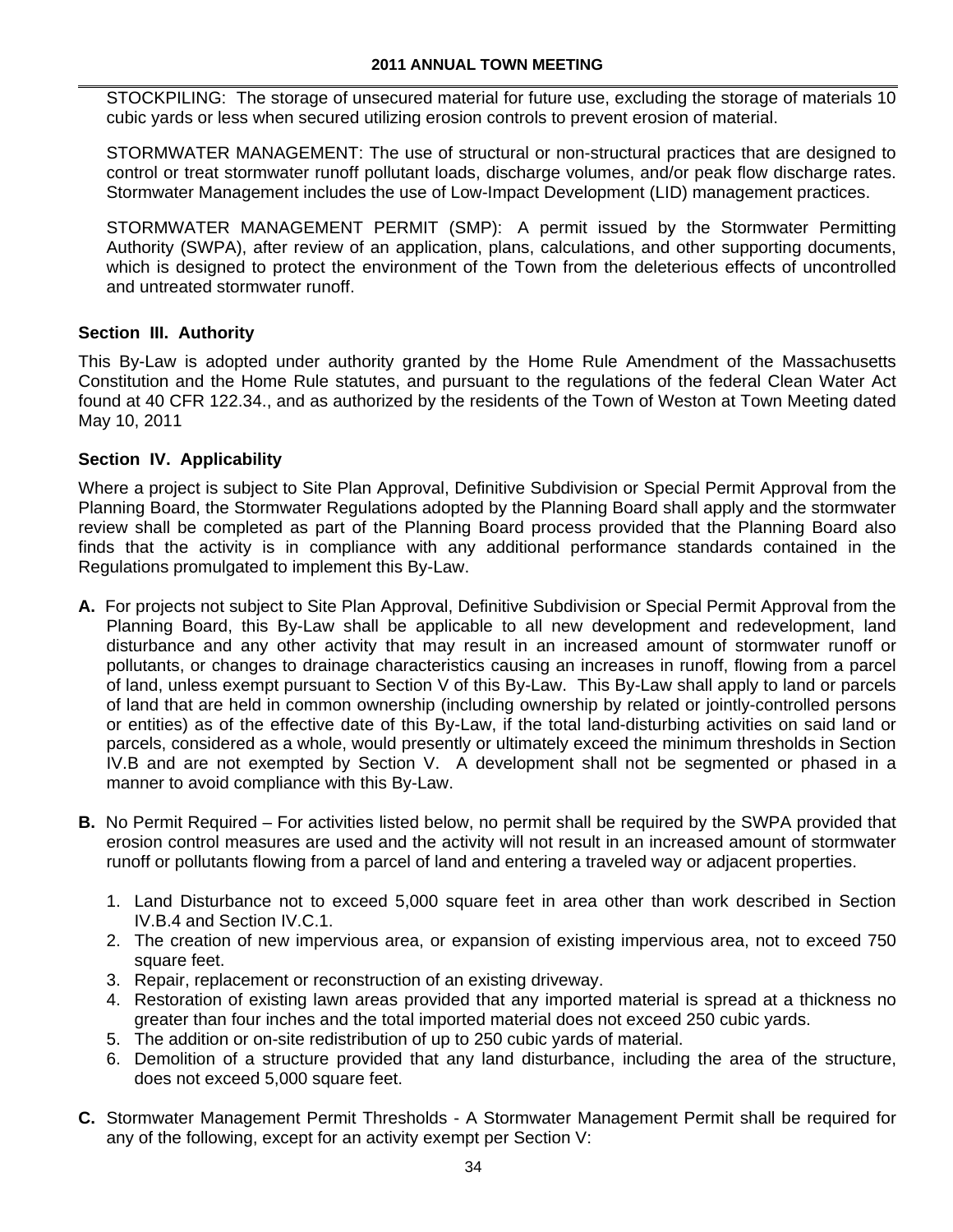## 1. Minor Permit

- a) The creation of new impervious area, or expansion of existing impervious area, greater than 750 square feet and not exceeding 2,500 square feet.
- b) Repair, replacement, expansion of septic systems provided the work does not exceed the thresholds in Section IV.C.2.d.
- c) The addition or on-site redistribution of more than 250 cubic yards, but not exceeding 500 cubic yards, of earth materials including, but not limited to, sand, gravel, stone, soil, loam, clay, sod, fill and mineral products.
- 2. Major Permit
	- a) Construction of any new dwelling or new dwelling replacing an existing dwelling in conformance with Article VIII, Section V.B.1.a and Section V.C.1.a of the Weston Zoning By-Laws;
	- b) Any land disturbance exceeding an area of 5,000 square feet, or more than 20% of a parcel or lot, whichever is less, other than activities described in section IV.B.4.
	- c) Creation of new impervious surface area greater than 2,500 square feet.
	- d) The addition or on-site redistribution of more than 500 cubic yards of earth materials including, but not limited to, sand, gravel, stone, soil, loam, clay, sod, fill and mineral products.
	- e) Reconstruction of public or private way.
	- f) Reconstruction or replacement of existing non-residential parking lots, including associated driveways, greater than 2,500 square feet.

### **Section V. Exemptions**

Exemptions from this By-Law apply to the following activities, provided that a project is solely comprised of any one of these activities:

- A. Normal maintenance and improvement of land in agricultural use as defined by the Wetlands Protection Act Regulations at 310 CMR 10.04 ("Agricultural") and the conversion of additional land to agricultural use, when undertaken in such a manner as to prevent erosion and siltation through the use of Best Management Practices recommended by the U.S. Department of Agriculture Natural Resources Conservation Service or the Massachusetts Department of Agricultural Resources.
- B. Any work or projects for which all necessary approvals and permits were issued before the effective date of this By-Law.
- C. Normal maintenance of existing landscaping, gardens or lawn areas
- D. Construction of any fence that will not alter existing terrain or drainage patterns.
- E. Construction of utilities (gas, water, sanitary sewer, electric, telephone, cable television, etc.) other than drainage which will not alter terrain, ground cover, or drainage patterns, so long as BMPs are used to prevent erosion, sedimentation and release of pollutants.
- F. Emergency repairs to any existing utilities (gas, water, sanitary sewer, electric, telephone, cable television, etc.) and emergency repairs to any stormwater management facility that poses a threat to public health or safety, designated by the SWPA. Where such activity is subject to the jurisdiction of the Conservation Commission, the work shall not proceed without the issuance of an Emergency Certification by the Commission.
- G. The maintenance or resurfacing (not including reconstruction) of any public or private way.

## **Section VI. Administration**

**A.** The Board of Selectmen shall be the appointing authority for the Stormwater Permitting Authority. The Stormwater Permitting Authority is responsible for the administration, implementation, and enforcement of this By-Law. Meetings of the Stormwater Permitting Authority shall be subject to the Massachusetts Open Meeting Law, MGL Ch. 30A, §§ 18-25.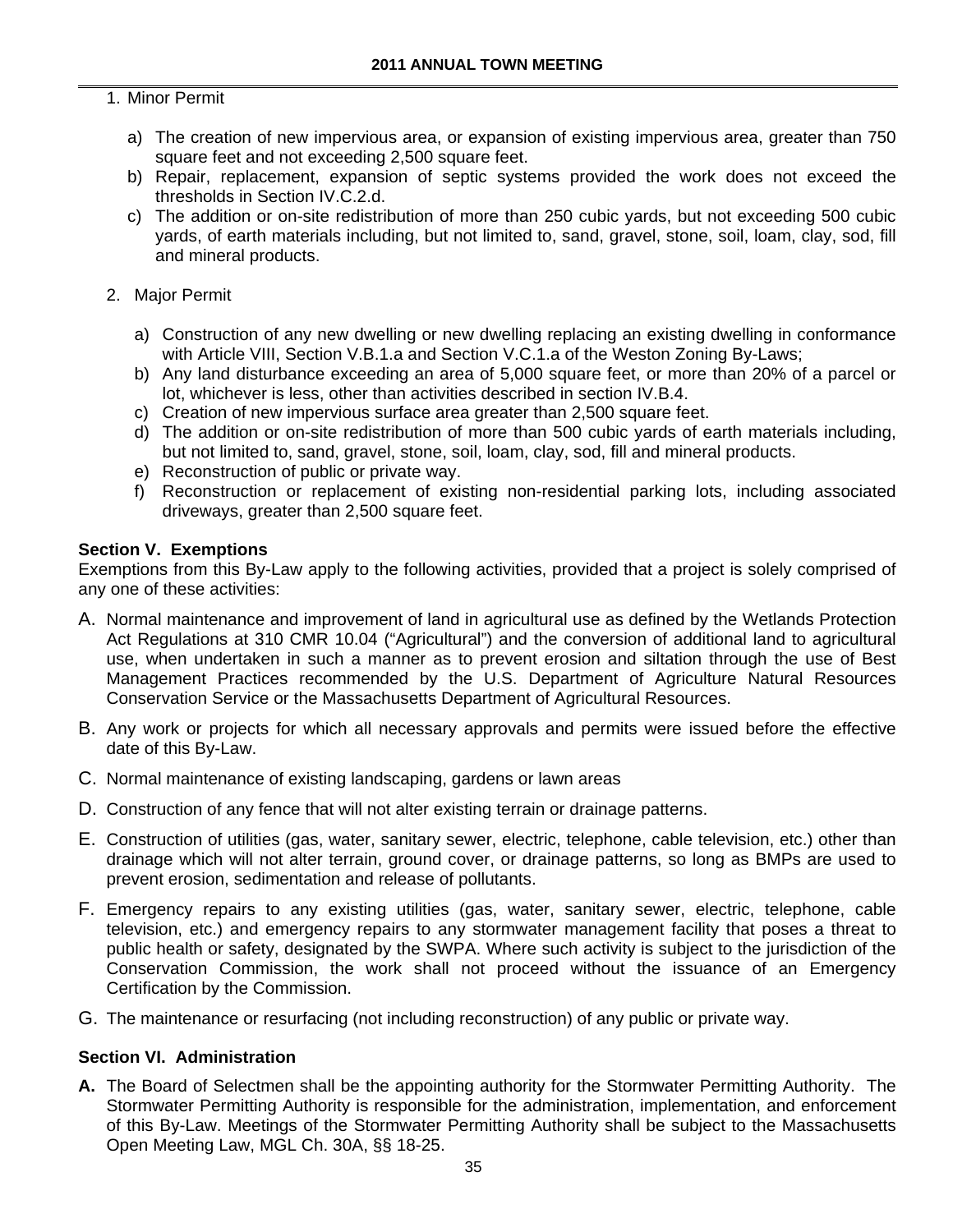- **B.** Stormwater Permitting Authority (SWPA). The SWPA shall consist of (5) five members, four of whom shall permanently be the Town Engineer, the Town Planner, the Conservation Administrator, and the Public Health Director. One (1) member shall be a resident of the Town of Weston and possess a degree in landscape architecture, environmental or civil engineering or environmental science appointed by the Board of Selectmen serving a (3) year term. The SWPA shall administer, implement and enforce this By-Law. Any powers granted to or duties imposed upon the SWPA may be delegated in writing by the SWPA to any Town employee, board or agent.
- **C.** Stormwater & Erosion Control Regulations ("Regulations"). The SWPA may adopt, and periodically amend, rules and regulations relating to the terms, conditions, definitions, enforcement, fees (including application, inspection, and/or consultant fees), delegation of authority, procedures and administration of this By-Law after conducting a public hearing to receive comments on the proposed rules and regulations or any proposed revisions. Such hearing dates shall be advertised in a newspaper of general local circulation at least seven (7) days prior to the hearing date. Failure of the SWPA to promulgate such rules and regulations or a legal declaration of their invalidity by a court shall not act to suspend or invalidate the effect of this By-Law.
- **D.** Massachusetts Stormwater Handbook

The SWPA will utilize the policy, criteria and information including specifications and standards of the most recent edition of the Massachusetts Stormwater Handbook for execution of the provisions of this By-Law. Unless otherwise specified in the Regulations, stormwater management practices that are designed, constructed, and maintained in accordance with these design and sizing criteria will be presumed to be protective of Massachusetts water quality standards.

**E.** Stormwater Management Permit

The SWPA shall have the authority to issue a Stormwater Management Permit (SMP) for projects exceeding the thresholds defined in Section IV.C. of this By-Law and not otherwise exempted by Section V. Requirements of the SMP may be defined and included within the Regulations promulgated pursuant to Section VI.C of this By-Law.

- **F.** SWPA Approval Process.
	- 1. Action by SWPA
		- a. Determination of Completeness: The SWPA shall review the application submission and issue a determination stating whether the application is complete and whether it complies with the Design Standards established in the Stormwater Rules and Regulations, as may be waived in accordance with Section 3.E. of this By-Law.
		- b. Incomplete Applications: If the SWPA determines the application is incomplete, including insufficient information to describe the site, the work, or the effect of the work on water quality and runoff volume, the SWPA may require the submission of additional information and/or disapprove the application and deny the Permit.
		- c. Applications deemed to be complete and in compliance with Design Standards. Each application for a Stormwater Management Permit that complies with the Regulations, and is determined to be a complete application by the SWPA shall be acted upon within thirty (30) days of the date of filing with the SWPA, unless such application has been withdrawn from consideration. The SWPA may:
			- i. Approve the Permit Application upon finding that the proposed plan will protect water resources and meets the objectives and requirements of this By-Law;
			- ii. Approve the Permit Application with conditions, modifications or restrictions that are required to ensure that the project will protect water resources and meets the objectives and requirements of this By-Law; or
			- iii Disapprove the Permit Application if the proposed plan will not protect water resources or fails to meet the objectives and requirements of this By-Law.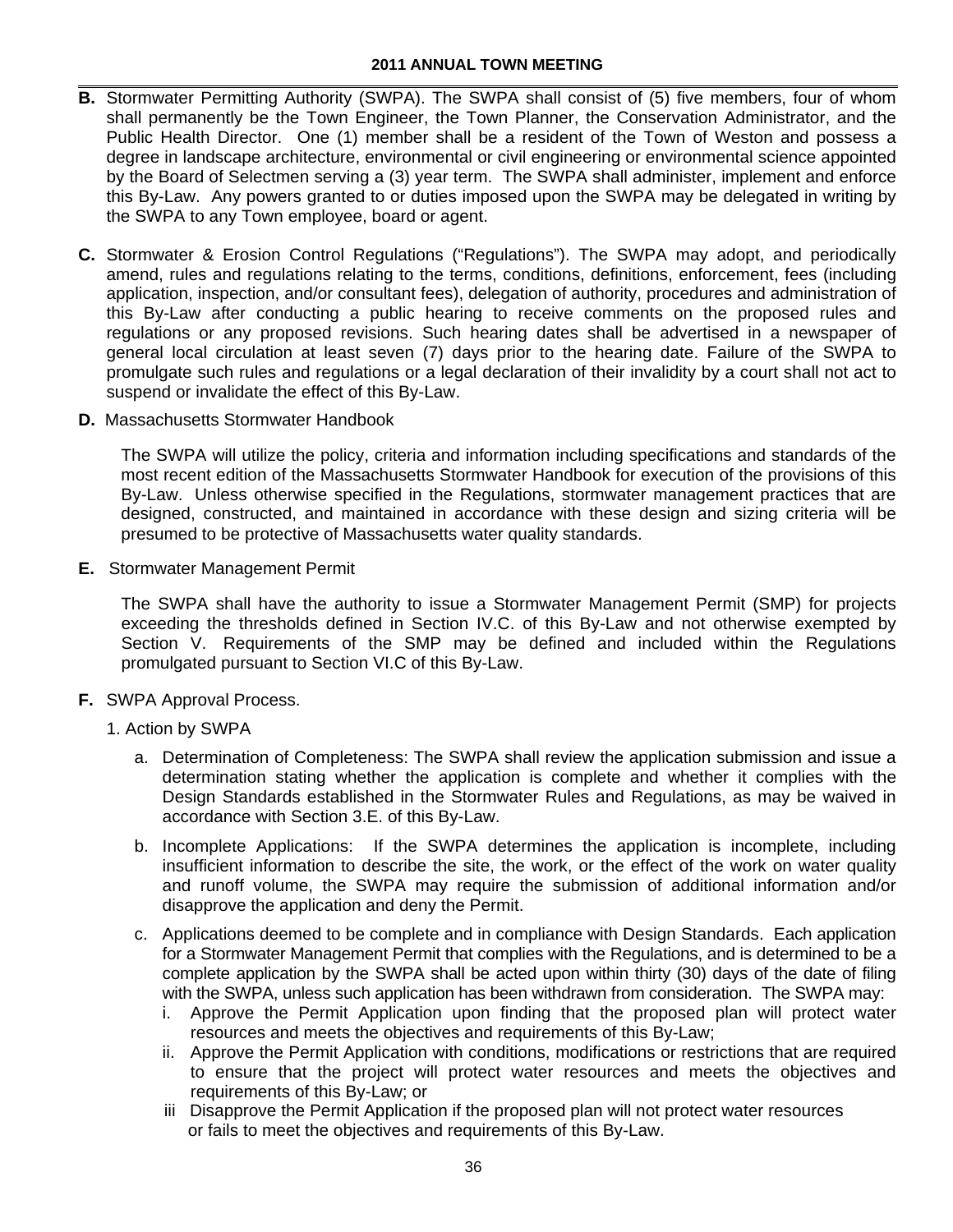- d. Applications not in compliance with Design Standards.
	- i. For applications where the SWPA has determined that the Design Standards are not met, the Applicant may appeal the determination and request a public hearing with the SWPA to consider the application or resubmit the application demonstrating compliance.
	- ii. For applications where the Design Standards cannot be met due to site conditions or the applicant wishes to propose an alternative design not consistent with the Design Standards, the applicant may immediately request a public hearing with the SWPA.
- 2. Public Hearing Process
	- a. A public hearing is required for all Minor and Major Stormwater Management Permits (SMP) where design standards cannot be met. Minor Permits and Major Permits that meet design standards shall not require a public hearing. Public hearings shall be published in a newspaper of general circulation for two (2) consecutive weeks. The first publication date shall be published not less than fourteen (14) days before the day of the hearing. A copy of the hearing notice shall be posted in the Office of the Town Clerk for a period of not less than fourteen (14) days before the date of the hearing. Copies of the notice shall be mailed, postage prepaid, to the applicant, property owner (if different) and to direct abutters and owners of land directly opposite on a public or private way as they appear on the most recent Assessor's list.
	- b. The SWPA may take any of the following actions following the close of the public hearing for an application for a Stormwater Management Permit
		- i. Approve the Permit Application upon finding that the proposed plan will protect water resources and meets the objectives and requirements of this By-Law;
		- ii. Approve the Permit Application with conditions, modifications or restrictions that are required to ensure that the project will protect water resources and meets the objectives and requirements of this By-Law; or
		- iii. Disapprove the Permit Application if the proposed plan will not protect water resources or fails to meet the objectives and requirements of this By-Law.
- **G.** Appeals of Action by the SWPA. A decision of the SWPA shall be final. Further relief of a decision by the SWPA made under this By-Law shall be to a court of competent jurisdiction.
- **H.** Waivers. The SWPA may waive strict compliance with any of the requirement*s* of this By-Law or the rules and regulations promulgated hereunder, if it determines that some of the application requirements are unnecessary because of the size or character of the development project or because of the natural conditions at the site and where such action is:
	- 1. Allowed by federal, state and local statutes and/or regulations,
	- 2. In the public interest, and
	- 3. Not inconsistent with the purpose and intent of this By-Law.

Any request from an Applicant for a waiver of these rules shall be submitted, in writing, to the SWPA at the time of submission of the application. Such requests shall clearly identify the provision/s of the rule from which relief is sought and be accompanied by a statement setting forth the reasons why, in the applicant's opinion, the granting of such a waiver would be in the public interest or the specific information required to show strict compliance is irrelevant to the project, and why a waiver would be consistent with the intent and purpose of this By-Law and the rules and regulations promulgated hereunder.

#### **Section VII. Performance Standards**

Criteria for Stormwater Management Standards shall be defined and included as part of any Rules and Regulations promulgated under Section VI.C of this By-Law.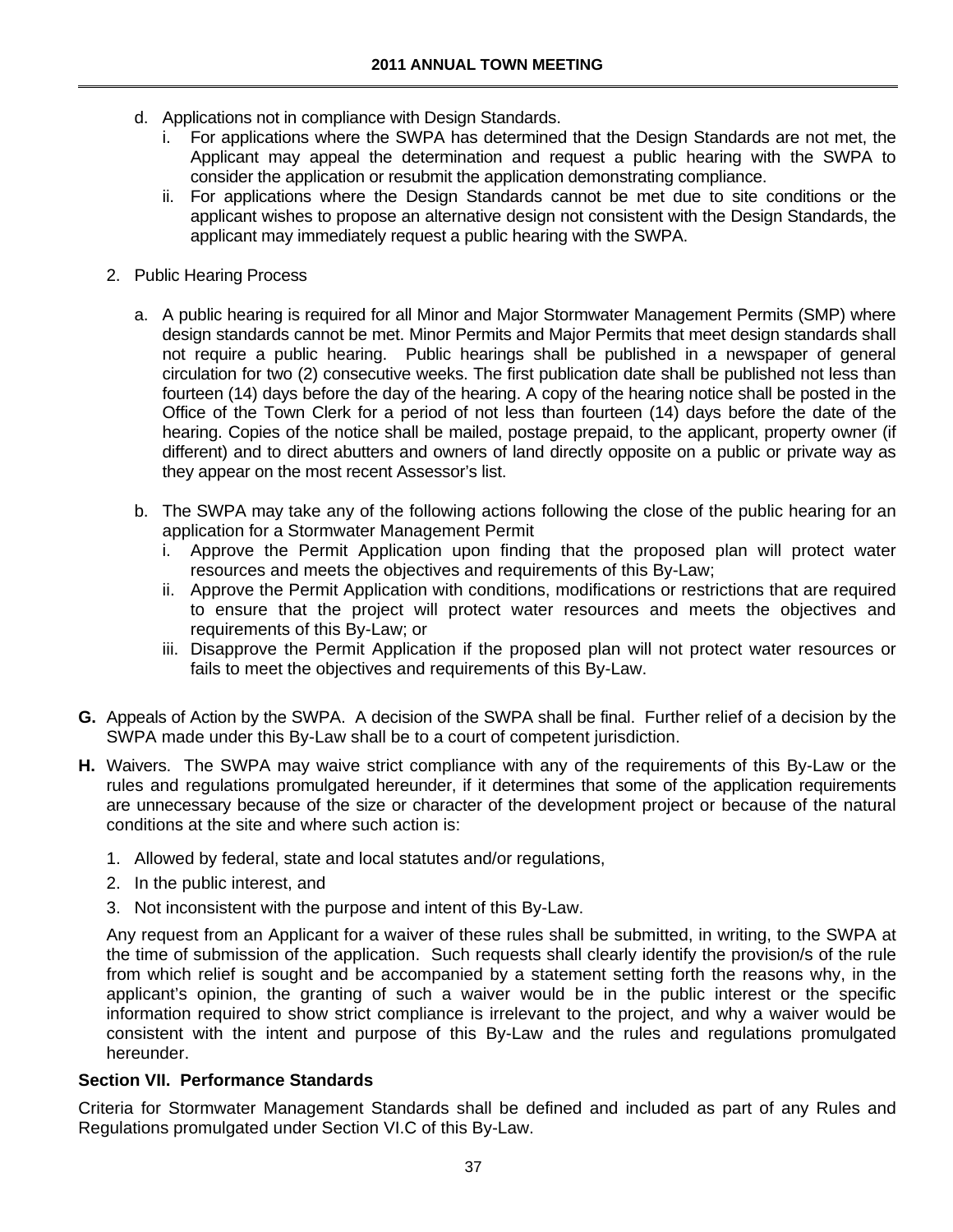## **Section VIII. Enforcement**

- **A.** The SWPA, or an authorized agent of the SWPA, shall enforce this By-Law, and any Regulations, permits orders, violation notices, and enforcement orders, and may pursue all civil and criminal remedies for violations.
- **B.** If a person violates the provisions of this By-Law or its Regulations, or a permit, notice or order issued there under, the SWPA may seek injunctive relief in a court of competent jurisdiction to restrain the person from activities which would create further violations or to compel the person to perform abatement or remediation of the violation.
- **C.** The SWPA, or an authorized agent of the SWPA, may issue a written order to enforce the provisions or this By-Law or the Regulations, which may include requirements to:
	- 1. Cease and desist from land-disturbing activity until there is compliance with the By-Law or provisions of an approved Stormwater Management Permit;
	- 2. Maintain, install or perform additional erosion and sediment control measures;
	- 3. Perform monitoring, analyses, and reporting;
	- 4. Remediate erosion and sedimentation resulting directly or indirectly from land-disturbing activity;
	- 5. Comply with requirements in the Stormwater Management Permit for operation and maintenance of stormwater management systems; and,
	- 6. Remediate adverse impacts resulting directly or indirectly from malfunction of the stormwater management systems.

If the SWPA or its authorized agent determines that abatement or remediation is required, the order shall set forth a deadline by which such abatement or remediation must be completed.

- **D.** Criminal Penalties. Any person who violates any provisions of this By-Law, regulation, order or permit issued hereunder, shall be punished by a fine of not more than \$300. Each day a violation exists shall constitute a separate violation.
- **E.** Non-Criminal Disposition. As an alternative to criminal prosecution or civil action, the Town may utilize the non-criminal disposition procedure set forth in M.G.L. Ch. 40, §21D and Article V of the Town By-Laws, in which case any police officer of the Town of Weston, the Town Engineer, and such other persons as are authorized by the SWPA shall be the enforcing person. If non-criminal disposition is used, any person who violates any provision of this By-Law, regulation, order or permit issued thereunder, shall be punished as follows:
	- 1. First Violation: Warning
	- 2. Second violation: \$100
	- 3. Third violation: \$200
	- 4. Fourth and subsequent violations: \$300
	- 5. Each day a violation exists shall constitute a separate violation
- **F.** Remedies Not Exclusive. The remedies listed in this By-Law are not exclusive of any other remedies available to the SWPA or the Town under any applicable federal, state or local law.

#### **Section IX. Severability**

The invalidity of any section, provision, paragraph, sentence, or clause of this By-Law shall not invalidate any section, provision, paragraph, sentence, or clause thereof, nor shall it invalidate any permit or determination that previously has been issued.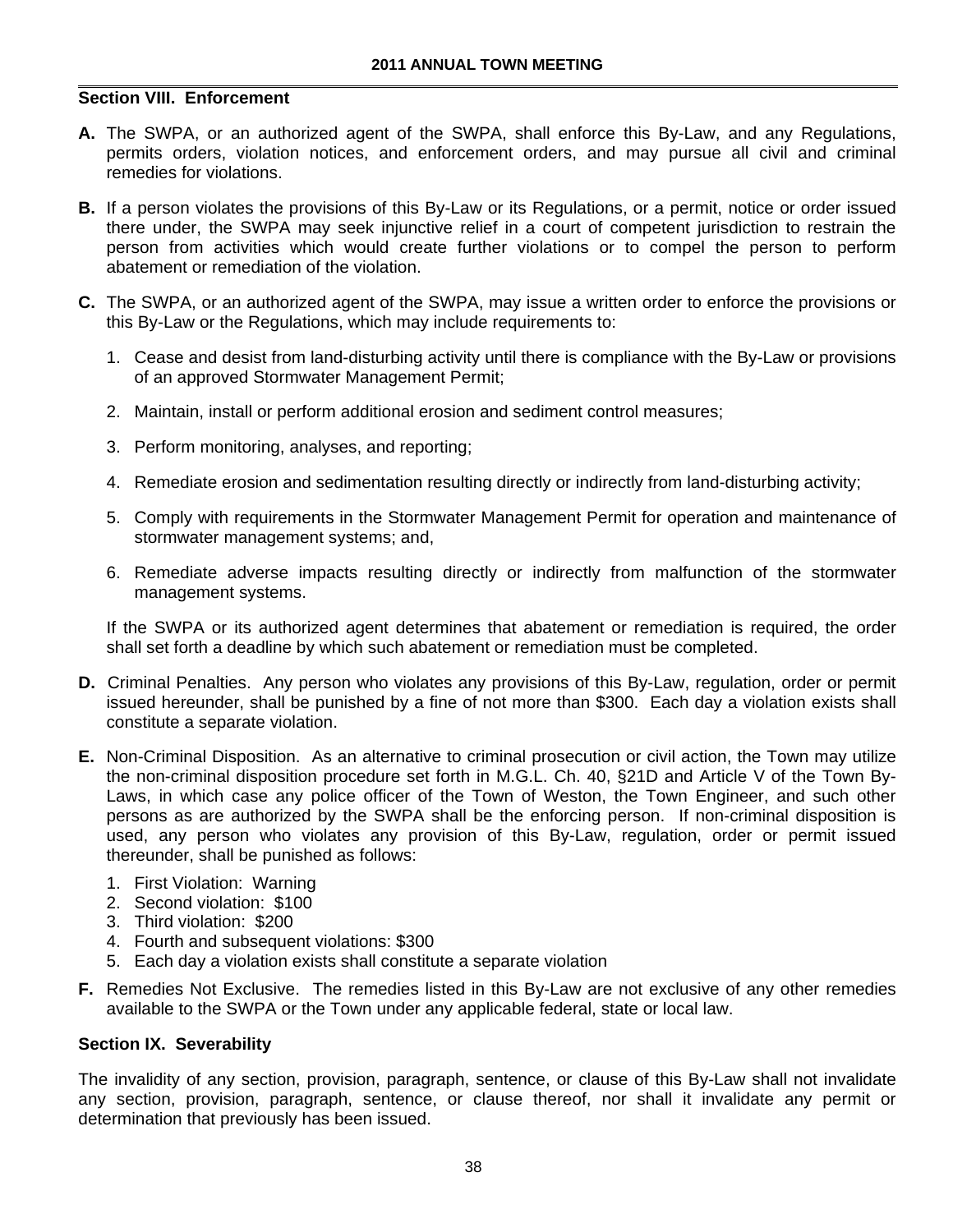## **Section X. Effective Date**

This By-Law shall take effect on October 1, 2011, provided that all other requirements of G.L. c.40, §32 have been met.

AND FURTHER, to amend the By-laws of the Town of Weston by inserting, at the end of Article IV, Section 5, the following sentence:

"No person shall discharge, cause the discharge, or divert a natural flow of surface or ground water in such a manner that it will cause an icing condition on a way."

Or take any other action relative thereto.

*Article 17 Explanation: Stormwater runoff represents Massachusetts single largest pollutant source affecting water quality. In an attempt to lessen these adverse impacts, the state and federal government have mandated that towns regulate stormwater. The goal of the By-Law is to ensure that new development,*  redevelopment, and certain land disturbance activities do not increase stormwater runoff. This By-Law will *help protect abutting wetlands, properties, and homeowners from the likelihood of experiencing increased flooding problems and erosion from nearby construction sites.* 

### **The Finance Committee takes no position on this Article.**

## **ARTICLE 18: AMEND GENERAL BY-LAWS – MATERIAL REMOVAL BY-LAW**

To amend Article XI of the Town's General By-laws by making the revisions shown below, with all the new provisions shown in underlined text and all of the deleted provisions shown in strikeout text:

## **ARTICLE XI MATERIAL REMOVAL**

**SECTION 1.** The removal of soil, loam, sand or gravel from any land in the Town not in public use is prohibited.

**SECTION 2.** The preceding section shall not prohibit such removal in any instance where it is expressly allowed by the provisions of Section V, Subsection D I.3 of the zoning by-law of the town-, - Article VIII of the by-laws or in any instance where it is authorized by the Board of Appeals or board of appeals Planning Board by special permit granted thereunder and is in accordance with the terms of such permit.

**SECTION 3.** The penalty for violation of this by-law (Article XI) shall be a fine of fifty dollars for the first offense, or one hundred dollars for the second offense, and of two hundred dollars for each subsequent offense.

Or take any other action relative thereto.

*Article 18 Explanation: The purpose of this article is to correct the reference to the appropriate section of the zoning by-law, which was recodified and re-numbered by previous action of town meeting. The article also proposes minor formatting edits and the inclusion of the Planning Board as a Board having jurisdiction of material removal pursuant to existing provisions of the zoning by-law and a proposed zoning article.* 

#### **The Finance Committee takes no position on this Article.**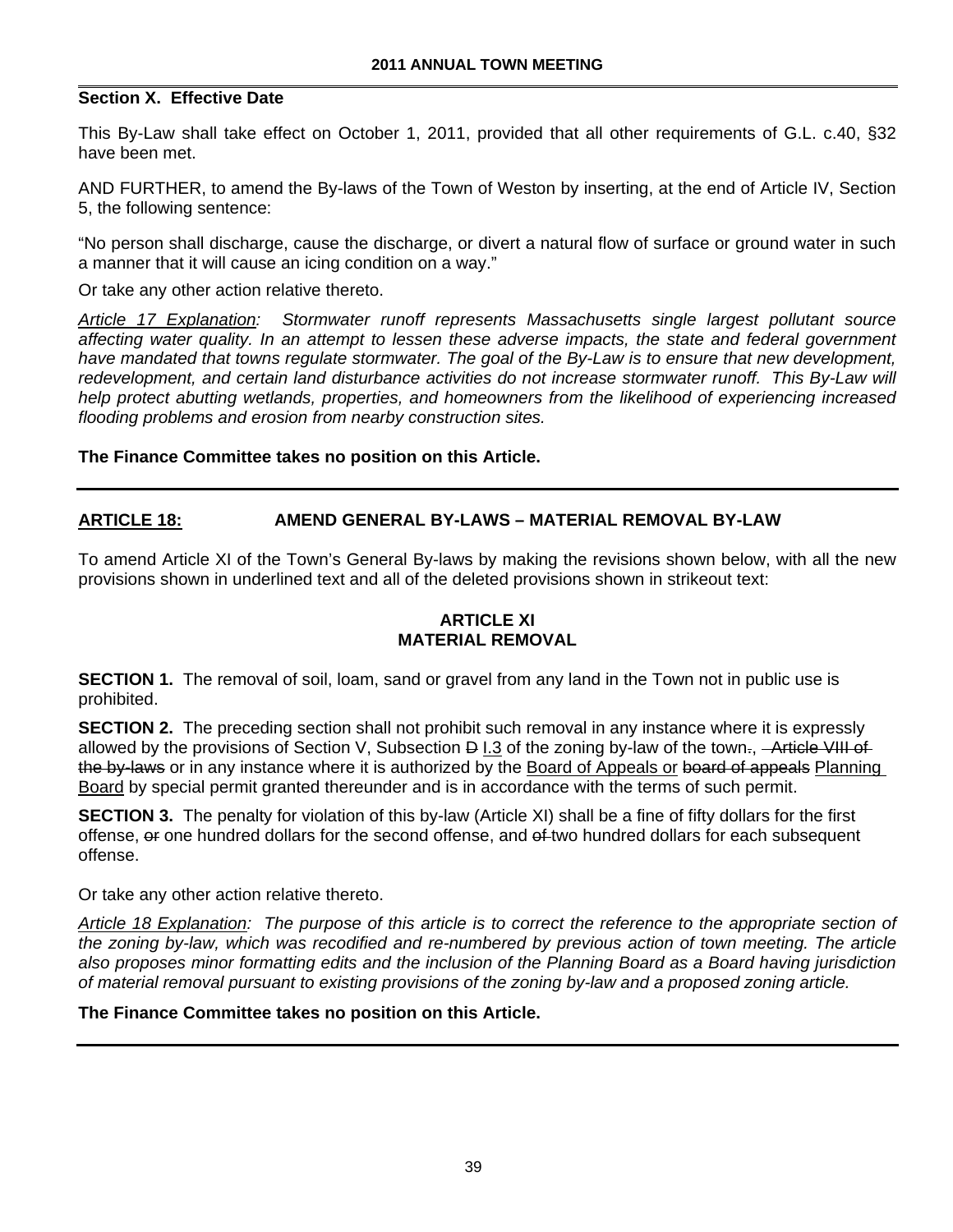## **ARTICLE 19: AMEND GENERAL BY-LAWS – ADOPT STRETCH ENERGY CODE**

To adopt the "Stretch Energy Code" set forth in the State Building Code at 780 CMR 120.AA (i.e., Appendix 120.AA), as may be amended from time to time, and to amend the Town of Weston's General By-laws by inserting a new Article XXXII, entitled "Stretch Energy Code" as set forth below:

## **Article XXXII. STRETCH ENERGY CODE**

#### **Section 1. Acceptance/Adoption.**

The Town of Weston has accepted and adopted the provisions of 780 CMR 120.AA (i.e., Appendix 120.AA of the State Building Code or the "Stretch Energy Code"), as may be amended from time to time, in place of the provisions set forth under 780 CMR 13.00, 34.00, 61.00 and 93.00.

#### **Section 2. Purpose.**

The purpose of the Stretch Energy Code shall be to provide the Town with a more energy efficient alternative to the base energy code otherwise set forth under the State Building Code.

Or take any other action relative thereto.

*Article 19 Explanation: In order to be eligible for designation by the Commonwealth of Massachusetts as a "Green Community," the Town must adopt the Stretch Energy Code. The "stretch code" is an optional appendix to the Massachusetts building energy code that allows cities and towns to choose a more energy efficient option. This option increases the efficiency requirements in residential and many commercial buildings to minimize, to the extent feasible, the life-cycle cost of the facility by utilizing energy efficiency, water conservation and other renewable or alternative energy technologies.* 

### **The Finance Committee takes no position on this Article.**

## **ZONING BY-LAW ARTICLES**

# **ARTICLE 20: AMEND ZONING BY-LAW – RENEWABLE ENERGY OVERLAY DISTRICT**

To amend the Zoning By-law of the Town of Weston, by adopting a new Renewable Energy Overlay District By-law as follows:

## *Part 1, to insert the following text within Section IV, B. District Boundaries:*

7. Renewable Energy Overlay District.

For the purpose of this Zoning By-law there is hereby established within the Town of Weston a Renewable Energy Overlay District, which is delineated on a map entitled "Renewable Energy Overlay District Town of Weston, 2011," which shall be considered superimposed over other districts established by the Zoning By-Laws of Weston and shall consist of the following parcels, identified on the Weston Assessors Maps as:

Map # 23, Parcel # 035 Map # 24, Parcel #001.

#### *Part 2, to adopt the following by-law by inserting the text below in Section V. Use Regulations:*

### RENEWABLE ENERGY OVERLAY DISTRICT

## 1. Purpose

The purpose of this by-law is to promote the creation of new large-scale ground-mounted solar photovoltaic installations by providing standards for the placement, design, construction, operation, monitoring, modification and removal of such installations that address public safety, minimize impacts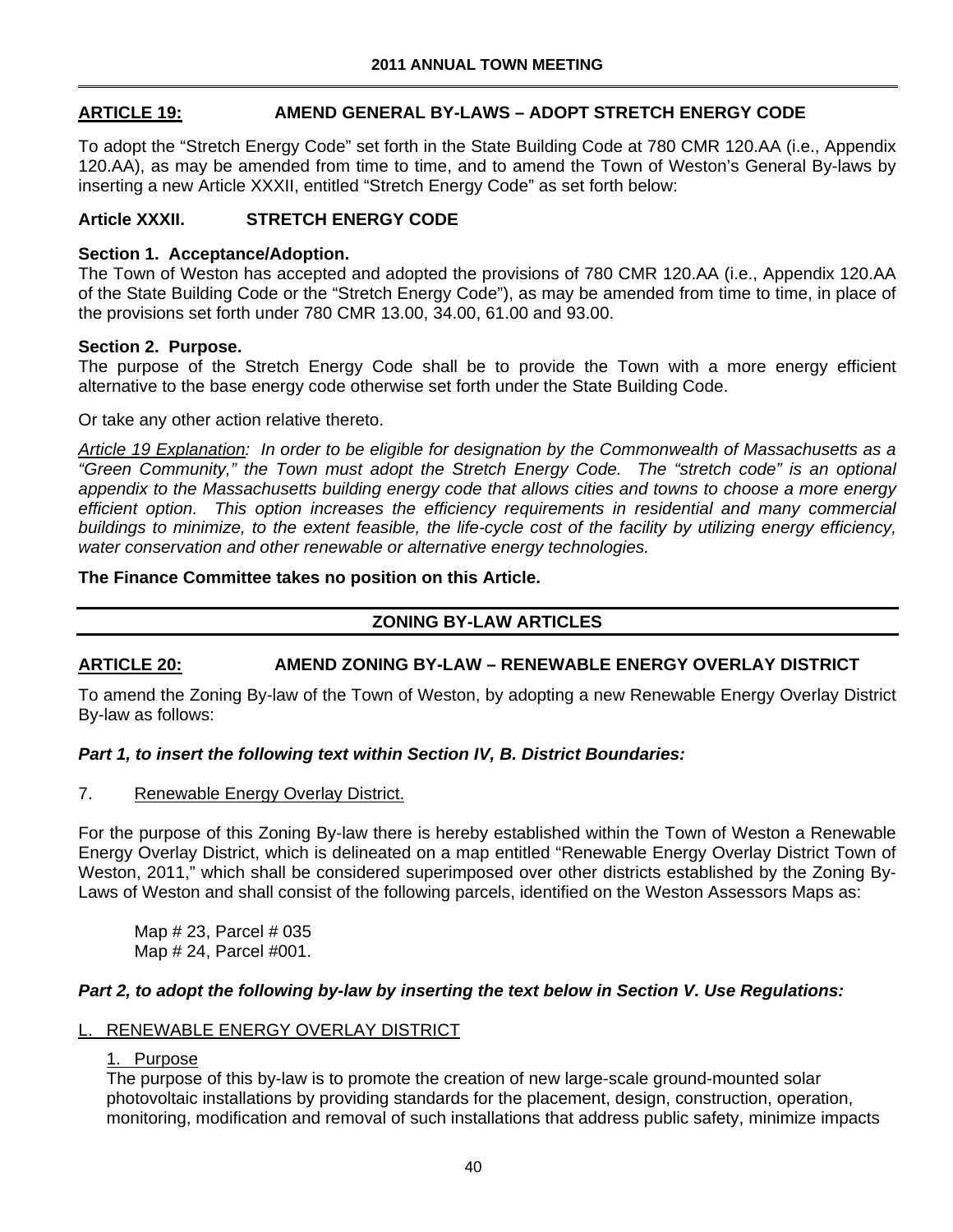on scenic, natural and historic resources and to provide adequate financial assurance for the eventual decommissioning of such installations.

The provisions set forth in this section shall apply to the construction, operation, and/or repair of largescale ground-mounted solar photovoltaic installations.

Large-Scale Ground-Mounted Solar Photovoltaic Installations shall be subject to site plan review as specified in Section XI of the Town of Weston Zoning By-law, and in accordance with the additional requirements specified herein.

## 2. Applicability

This by-law applies to large-scale ground-mounted solar photovoltaic installations proposed to be constructed after the effective date of this section. This section also applies to physical modifications that materially alter the type, configuration, or size of any such installations or related equipment.

### 3. Definitions

Large-Scale Ground-Mounted Solar Photovoltaic Installation: A solar photovoltaic system that is structurally mounted on the ground and is not roof-mounted, and has a minimum rated nameplate capacity of 250 kW DC.

Rated Nameplate Capacity: The maximum rated output of electric power production of the Photovoltaic system in Direct Current (DC).

Solar Photovoltaic Array: an arrangement of solar photovoltaic panels.

#### 4. General Siting Requirements

a. Lot Requirements

Large-Scale Ground-Mounted Solar Photovoltaic Installations shall be permitted on parcels located within the Renewable Energy Overlay District as established in Section IV.7.

#### b. Site Control

The applicant shall submit documentation of actual or prospective access and control of the project site sufficient to allow for construction and operation of the proposed solar photovoltaic installation.

c. Setbacks

For large-scale, ground-mounted solar photovoltaic installations, the setbacks shall be the same as the underlying district per Section VI of the Town of Weston's Zoning By-law.

#### 5. Permitting Process & Requirements

## a. Site Plan Review

Ground-mounted large-scale solar photovoltaic installations with 250 kW or larger rated nameplate capacity shall undergo site plan review by the Planning Board prior to construction, installation or modification as provided in this section.

## b. General

All plans and maps shall be prepared, stamped and signed by a Professional Engineer licensed to practice in Massachusetts.

### c. Required Documents

Pursuant to the site plan review process, the applicant shall provide the following documents:

- (i) A site plan showing:
	- (a) Property lines and physical features, including roads, for the project site;
	- (b) Proposed changes to the landscape of the site, grading, vegetation clearing and planting, exterior lighting, screening vegetation or structures;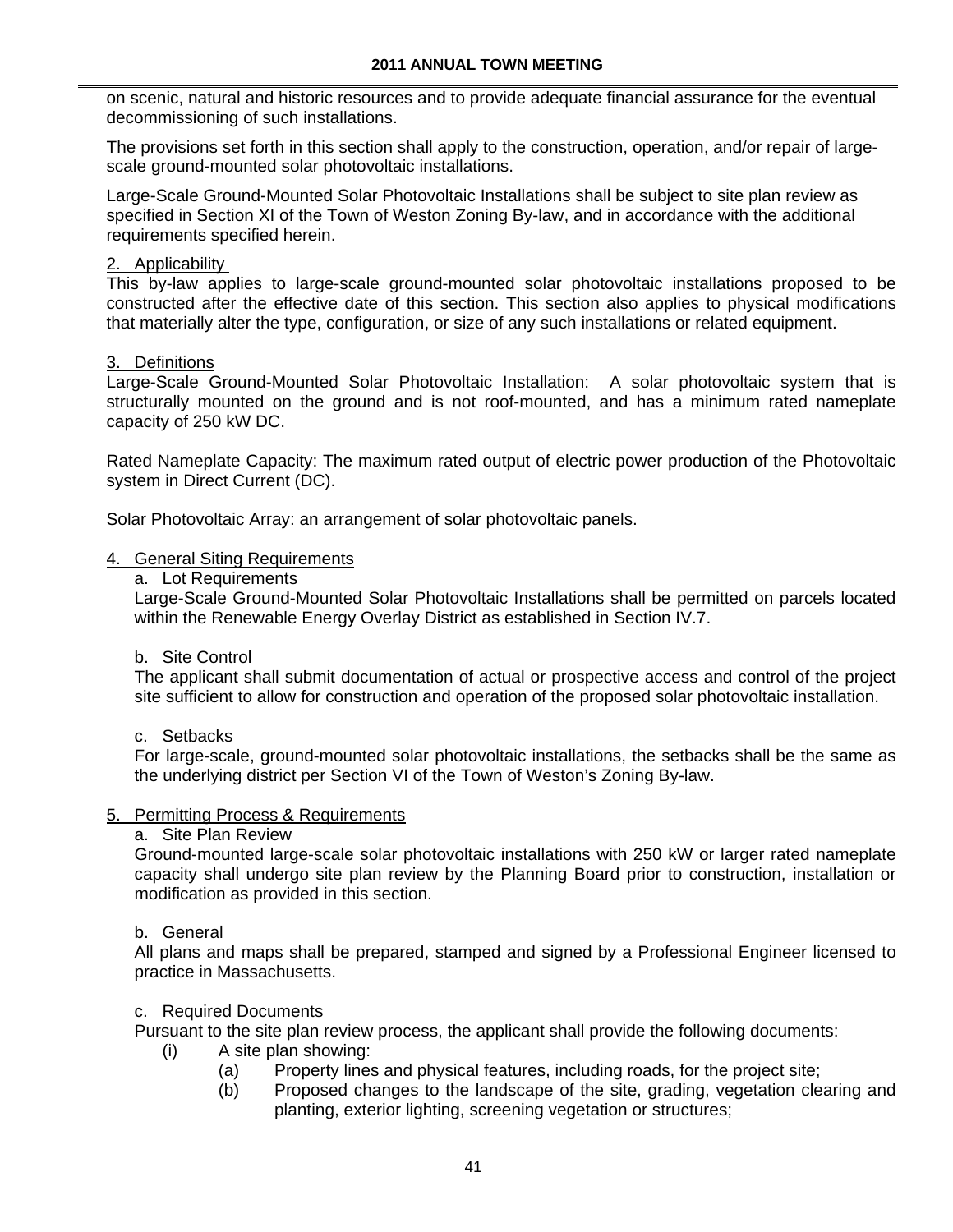- (c) Blueprints or drawings of the solar photovoltaic installation signed by a Professional Engineer licensed to practice in the Commonwealth of Massachusetts showing the proposed layout of the system and any potential shading from nearby structures;
- (d) One or three line electrical diagram detailing the solar photovoltaic installation, associated components, and electrical interconnection methods, with all National Electrical Code compliant disconnects and overcurrent devices;
- (e) Documentation of the major system components to be used, including the PV panels, mounting system, and inverter;
- (f) Name, address, and contact information for proposed system installer;
- (g) Name, address, phone number and signature of the applicant, as well as all coproponents or property owners, if any; and
- (h) The name, contact information and signature of any agents representing the applicant; and
- (ii) Documentation of actual or prospective access and control of the project site (see also Section 6.e);
- (iii) An operation and maintenance plan (see also Section 7.h);
- (iv) Zoning district designation for the parcel(s) of land comprising the project site;
- (v) Proof of liability insurance; and
- (vi) Description of financial surety that satisfies Section 7.e.

All material modifications to a solar photovoltaic installation made after final approval shall require approval by the Planning Board.

Any portion of this Section 5 may be waived, if in the opinion of the Planning Board the materials submitted are sufficient for the Board to make a decision.

#### 6. Design Standards

## a. Lighting

Lighting of solar photovoltaic installations shall be consistent with local, state and federal law. Lighting of other parts of the installation, such as appurtenant structures, shall be limited to that required for safety and operational purposes, and shall be reasonably shielded from abutting properties. Where feasible, lighting of the solar photovoltaic installation shall be directed downward and shall incorporate full cut-off fixtures to reduce light pollution.

#### b. Signage

Signs on large-scale ground-mounted solar photovoltaic installations shall comply with Section VII of the Town of Weston Zoning By-laws. Solar photovoltaic installations shall not be used for displaying any advertising. Advertising shall not include reasonable identification of the manufacturer or operator of the solar photovoltaic installation. The solar photovoltaic installation shall identify the owner and provide a 24-hour emergency contact phone number.

#### c. Utility Connections

Reasonable efforts, as determined by the Site Plan Review Authority, shall be made to place all utility connections from the solar photovoltaic installation underground, depending on appropriate soil conditions, shape, and topography of the site and any requirements of the utility provider. Electrical transformers for utility interconnections may be above ground if required by the utility provider.

#### d. Land Clearing, Soil Erosion and Habitat Impacts

Clearing of natural vegetation shall be limited to what is necessary for the construction, operation and maintenance of the large-scale ground-mounted solar photovoltaic installation or otherwise prescribed by applicable laws, regulations, and by-laws.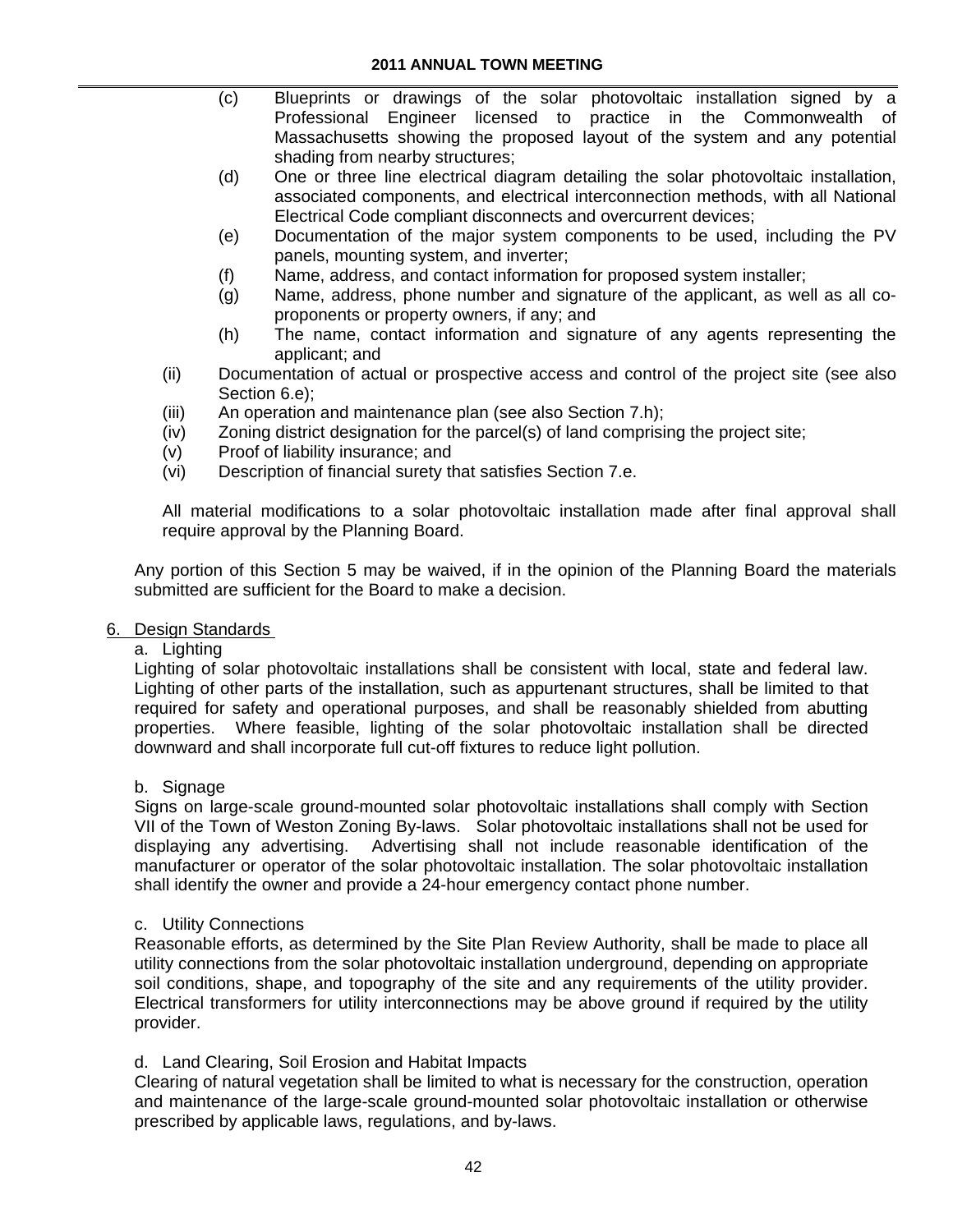# e. Appurtenant Structures

All such appurtenant structures, including but not limited to, equipment shelters, storage facilities, transformers, and substations, shall be architecturally compatible with each other. Whenever reasonable, structures should be shaded from view by vegetation and/or joined or clustered to avoid adverse visual impacts.

## 7. Additional Provisions

### a. Maintenance

The large-scale ground-mounted solar photovoltaic installation owner or operator shall maintain the facility in good condition. Maintenance shall include, but not be limited to, painting, structural repairs, and integrity of security measures. Site access shall be maintained to a level acceptable to the Weston Fire Chief. The owner or operator shall be responsible for the cost of maintaining the solar photovoltaic installation and any access road(s), unless accepted as a public way.

#### b. Modifications

All material modifications to a solar photovoltaic installation made after issuance of the required building permit shall require approval by the Planning Board.

### c. Removal Requirements

Any large-scale ground-mounted solar photovoltaic installation which has reached the end of its useful life or has been abandoned consistent with Section 7.d of this by-law shall be removed. The owner or operator shall physically remove the installation no more than 150 days after the date of discontinued operations. The owner or operator shall notify the Planning Board by certified mail of the proposed date of discontinued operations and plans for removal. Decommissioning shall consist of:

- (i) Physical removal of all large-scale ground-mounted solar photovoltaic installations, structures, equipment, security barriers and transmission lines from the site.
- (ii) Disposal of all solid and hazardous waste in accordance with local, state, and federal waste disposal regulations.
- (iii) Stabilization or re-vegetation of the site as necessary to minimize erosion. The Planning Board may allow the owner or operator to leave landscaping or designated below-grade foundations in order to minimize erosion and disruption to vegetation.

#### d. Abandonment

Absent notice to the Planning Board, as provided above, of a proposed date of decommissioning or written notice to the Planning Board requesting an extension due to extenuating circumstances, the solar photovoltaic installation shall be considered abandoned when it fails to operate or its operations are discontinued for more than one year without the written consent of the Planning Board. If the owner or operator of the large-scale ground-mounted solar photovoltaic installation fails to remove the installation in accordance with the requirements of this section within 150 days of abandonment or the proposed date of decommissioning, the town may enter the property and physically remove the installation. As a condition of approval, an applicant shall agree to grant the necessary license or easement to the Town to allow entry to remove an abandoned installation. All solar photovoltaic installations removal and associated costs will be charged to the property owner in accordance with the provisions of M.G.L. 139, Section 3A as a tax lien on the property.

#### e. Financial Surety

Proponents of large-scale ground-mounted solar photovoltaic projects shall provide a form of surety, either through escrow account, bond or otherwise, to cover the cost of removal in the event the town must remove the installation and remediate the landscape, in an amount and form determined to be reasonable by the Planning Board, but in no event to exceed more than 125 percent of the cost of removal and compliance with the additional requirements set forth herein, as determined by the applicant. Such surety will not be required for municipally- or state-owned facilities. The applicant shall submit a fully inclusive estimate of the costs associated with removal, prepared by a qualified engineer. The amount shall include a mechanism for calculating increased removal costs due to inflation.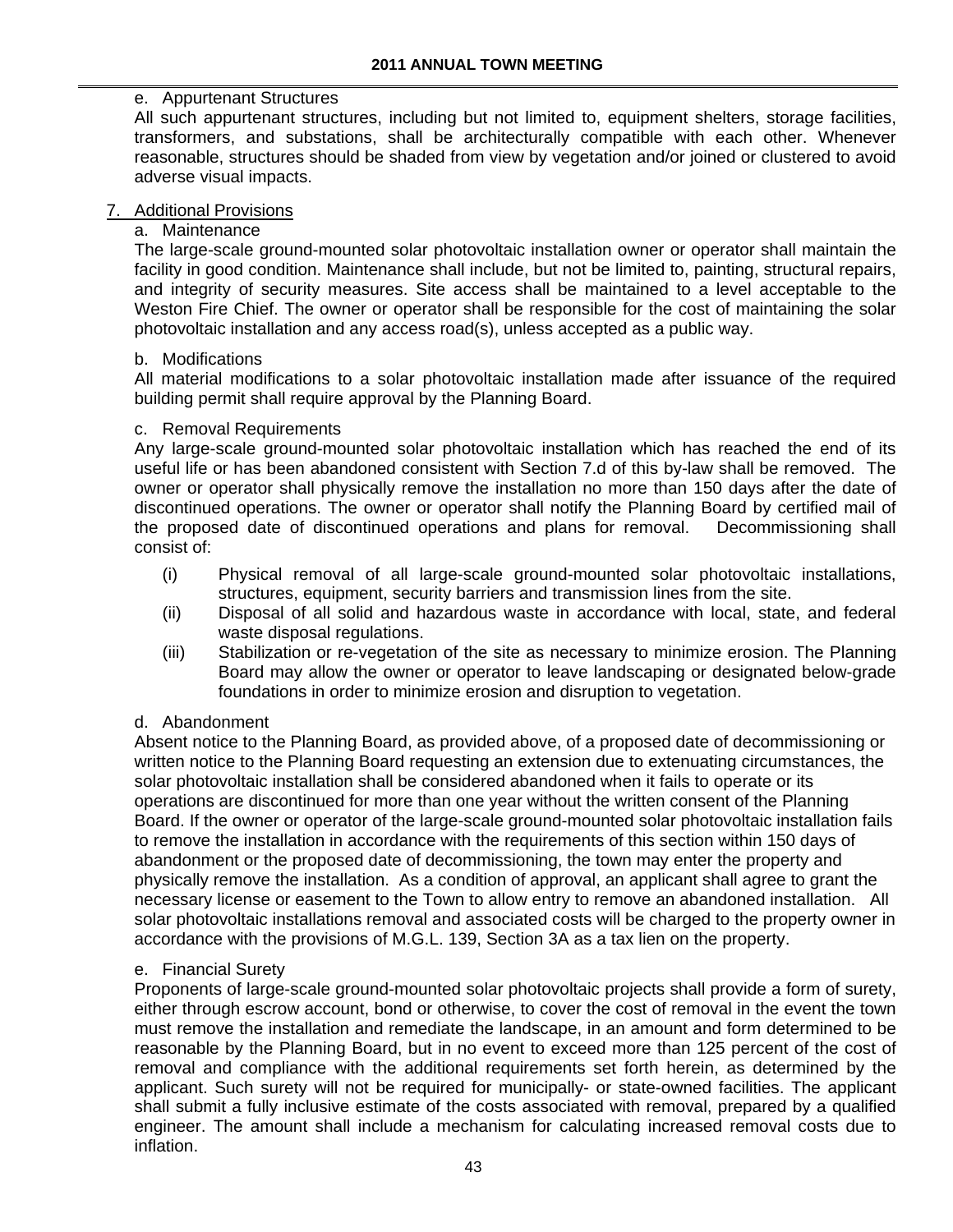## f. Compliance with Laws, Ordinances and Regulations

The construction and operation of all large-scale solar photovoltaic installations shall be consistent with all applicable local, state and federal requirements, including but not limited to all applicable safety, construction, electrical, and communications requirements. All buildings and fixtures forming part of a solar photovoltaic installation shall be constructed in accordance with the State Building Code.

### g. Building Permit and Building Inspection

No large scale solar photovoltaic installation shall be constructed, installed or modified as provided in this section without first obtaining a building permit.

#### h. Operation & Maintenance Plan

The applicant shall submit a plan for the operation and maintenance of the large- scale groundmounted solar photovoltaic installation, which shall include measures for maintaining safe access to the installation, storm water controls, as well as general procedures for operational maintenance of the installation.

### i. Utility Notification

No large-scale, ground-mounted solar photovoltaic installation shall be constructed until evidence has been given to the Planning Board that the utility company that operates the electrical grid where the installation is to be located has been informed of the solar photovoltaic installation owner or operator's intent to install an interconnected customer-owned generator. Off-grid systems shall be exempt from this requirement.

### j. Emergency Services

The large scale solar photovoltaic installation owner or operator shall provide a copy of the project summary, electrical schematic, and site plan to the Weston Fire Chief. Upon request the owner or operator shall cooperate with local emergency services in developing an emergency response plan. All means of shutting down the solar photovoltaic installation shall be clearly marked. The owner or operator shall identify a responsible person for public inquiries throughout the life of the installation.

Or take any other action relative thereto.

*Article 20 Explanation: In order to be eligible for designation by the Commonwealth of Massachusetts as a "Green Community," the Town must provide zoning for the as-of-right siting of renewable or alternative energy generating facilities. This amendment to the zoning by-law creates an overlay district on property owned by Boston Properties, currently housing Biogen Idec and on Town-owned property housing the current transfer station and the capped landfill. The proposed by-law will allow for the permitting of large scale ground mounted photovoltaic installations through the Town's Site Plan Review By-law. A two-thirds vote of Town Meeting is required to approve this article.* 

#### **The Finance Committee takes no position on this Article.**

## **ARTICLE 21: AMEND ZONING BY-LAW – EARTH MOVEMENT**

To amend the Zoning By-law of the Town of Weston as follows:

## *Part 1 - to amend Section II. Definitions by making the following insertions:*

EARTH -- Shall include soil, loam, sand, gravel, clay, rock or other natural minerals and peat.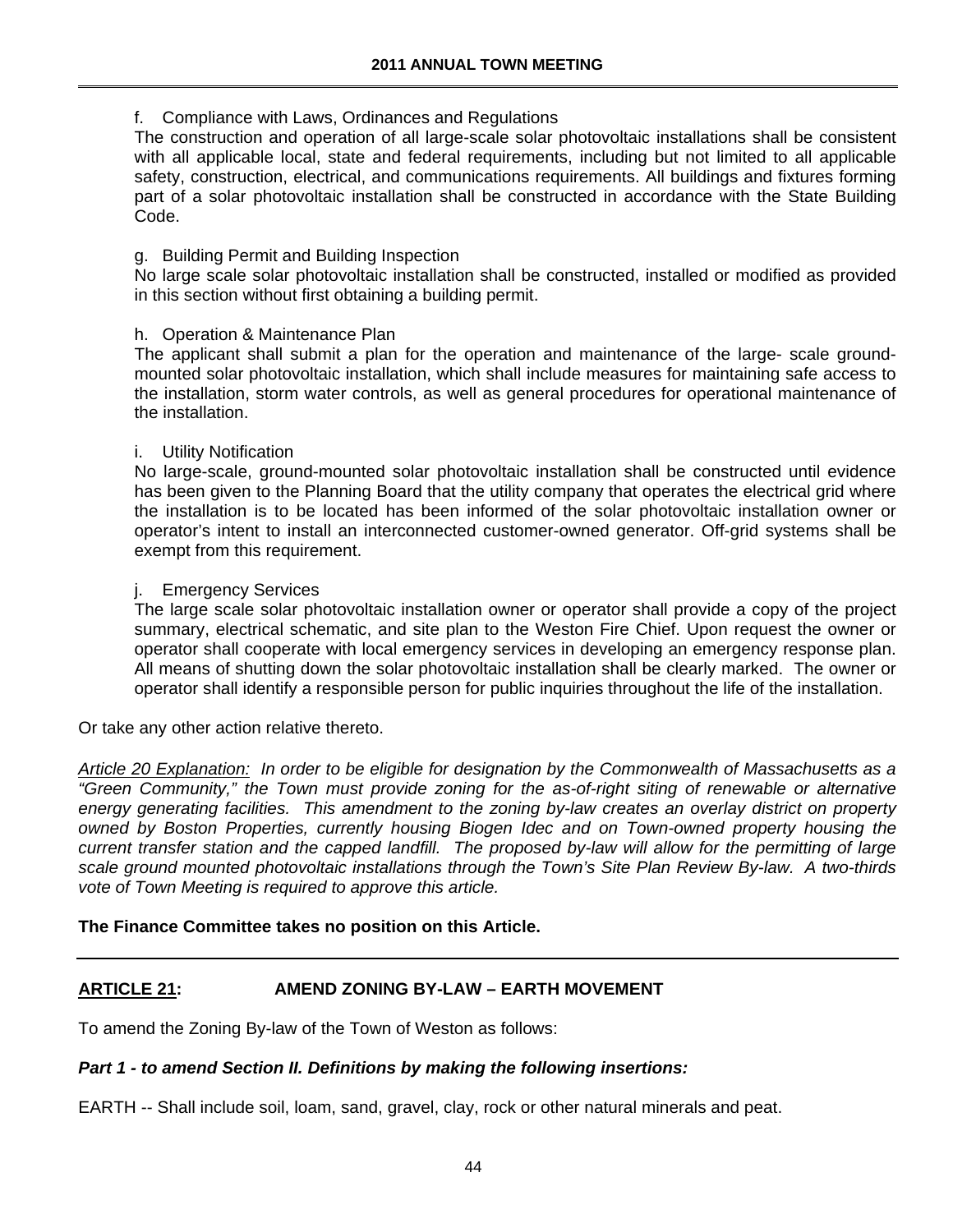MOVE or MOVEMENT -- To dig, excavate, remove, deposit, fill, grade, replace, level, or otherwise alter or change the location of earth or contour of land.

## *Part 2 - to amend Section IX. Permit and Special Permit Granting Authorities, Subsection B by making the following insertion (indicated in underlined text):*

# B. PLANNING BOARD

The Planning Board shall be the Special Permit Granting Authority for Flexible Developments, construction and determination of flooding and suitability in the Wetlands and Floodplain Protection Districts, Personal Wireless Services Facilities, Earth Movement, and Active Adult Residential Developments.

## *Part 3 - to amend the text in Section V.I.3 by inserting the text (indicated in underlined text) below:*

# 3. MATERIAL REMOVAL AND EARTH MOVEMENT

## a. Material Removal

The removal of sod, loam, clay, sand, gravel, stone (whether quarried or not) or other natural inorganic material from any land in any district is allowed by right in instances when such removal is:

(i) incidental to the lawful construction or alteration of a building or structure, or the lawful construction of a way (including driveway), on the portion of the premises where the removal occurs;

-or*-* 

(ii) incidental to the construction or operation of public works by the Town or other public body at the location where the removal occurs;

-or-

(iii) incidental to the operation of a greenhouse or nursery on the premises where the removal occurs;

-or-

(iv) incidental to farming, gardening or landscaping done on the premises where the removal occurs and not involving conveying any material away from such premises.

Otherwise, the removal of the above mentioned materials or any of them from any land in any district is prohibited, except that, subject to the provisions of Section X and XI, such removal may be authorized by the Board of Appeals or Planning Board by Special Permit in any appropriate instance where the appropriate Board determines that the removal will be advantageous to the premises in question or to the neighborhood or otherwise desirable and will be of such a character and can be so accomplished that by proper regrading, reloaming, reseeding or other means, which shall be regraded if necessary, the land involved will be left in sightly condition and protected against erosion.

b. Earth Movement

In any district, no earth in excess of 1,000 cubic yards on any parcel of land greater than 80,000 square feet shall be moved unless the quantity of material to be moved is certified by a registered professional engineer or land surveyor and a special permit from the Planning Board is obtained in accordance with the procedure provided in Section X. Special Permits, and only under such conditions as the Planning Board may impose, with the following exceptions:

- (1) Where incidental to farm or nursery activities.
- (2) Where the amount of earth to be moved is limited to the volume of the foundation and basement of the primary structure, or excavation for septic systems, driveway, utilities, or walkways. Certification by a registered professional engineer or land surveyor shall be provided stating that all earth movement on site is limited to the above activities.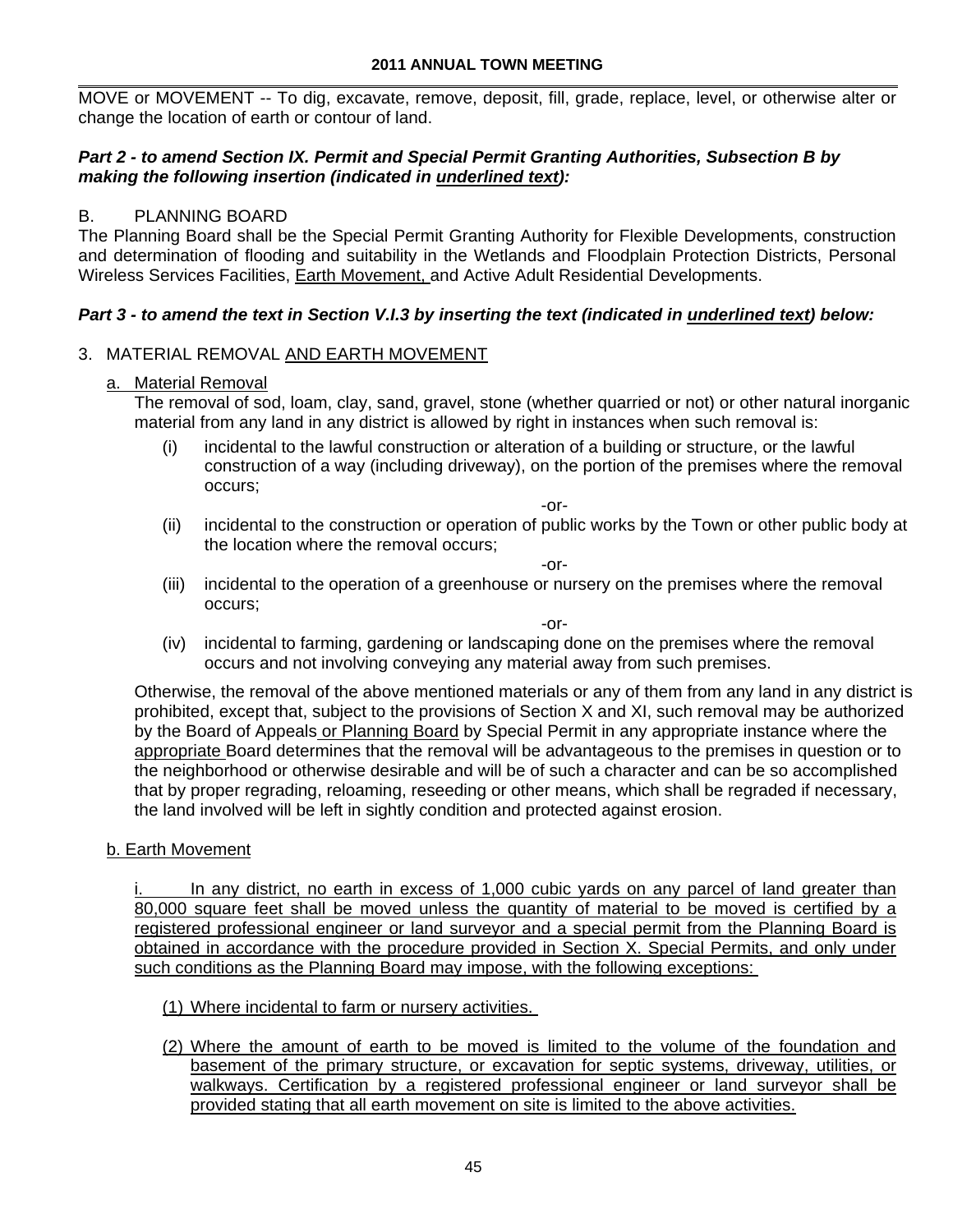- (3) Where the movement is on Town-owned land or is to be transferred between or among Town-owned parcels.
- (4) Where the movement of earth is permitted in accordance with a special permit issued pursuant to Section IX. Subsection B of the Zoning By-law for Flexible Developments, construction and determination of flooding and suitability in the Wetlands and Floodplain Protection Districts, Personal Wireless Services Facilities, or Active Adult Residential Developments.

Nothing herein shall be interpreted to allow the movement of earth as a primary use.

ii. Nothing contained in Section V.I.3.b shall prevent the use of any land for farms, gardens, nurseries, cemeteries, parks, playgrounds and such purposes as are incidental to, or usual in connection with, any of said purposes.

Before a special permit is issued, the applicant shall show to the satisfaction of the Planning Board that the movement will not impair the usability of the area for the purposes permitted in this Zoning By-law, that the grades to be established within the area will permit vehicular access to the area and the continuation of streets from the abutting premises, and that the area may ultimately be developed compatibly with the neighboring land.

iv. The movement of earth from within a subdivision, the plan of which has been approved by the Planning Board and duly recorded in the Middlesex South District Registry of Deeds, shall be permitted as of right when and to the extent that such is necessary for the lawful construction or alteration of a way shown on said plan or for the lawful installation of utilities, drainpipes or drain structures in said subdivision, provided that the quantity of earth so moved shall not exceed that in place in the particular space to be occupied by such way, utilities, drainpipes or drain structures, and subject to any requirements made by the Planning Board endorsed or referred to on the plan of such subdivision. Certification by a registered professional engineer or land surveyor shall be provided stating that all earth movement on site is related to an approved subdivision development.

Or take any other action relative thereto.

*Article 21 Explanation: The purpose of this by-law will be to regulate the movement of earth on parcels in excess of 80,000 square feet. The movement of earth in excess of 1,000 cubic yards will require a special permit issued by the Planning Board. The by-law proposes the exclusion of the volumes of earth associated with foundations, septic systems, driveways, utilities from the calculation for volume of earth to be moved. A two-thirds vote of Town Meeting is required to approve this article.* 

## **The Finance Committee takes no position on this Article.**

## **ARTICLE 22: AMEND ZONING BY-LAW – SECTION IX. B. – ADD "DAY CAMPS"**

To amend Section IX of the Zoning By-law of the Town of Weston by inserting the words "Day Camps" in section B. as indicated in underlined text:

### B. PLANNING BOARD

 The Planning Board shall be the Special Permit Granting Authority for Flexible Developments, construction and determination of flooding and suitability in the Wetlands and Floodplain Protection Districts, Personal Wireless Services Facilities, Day Camps, and Active Adult Residential Developments.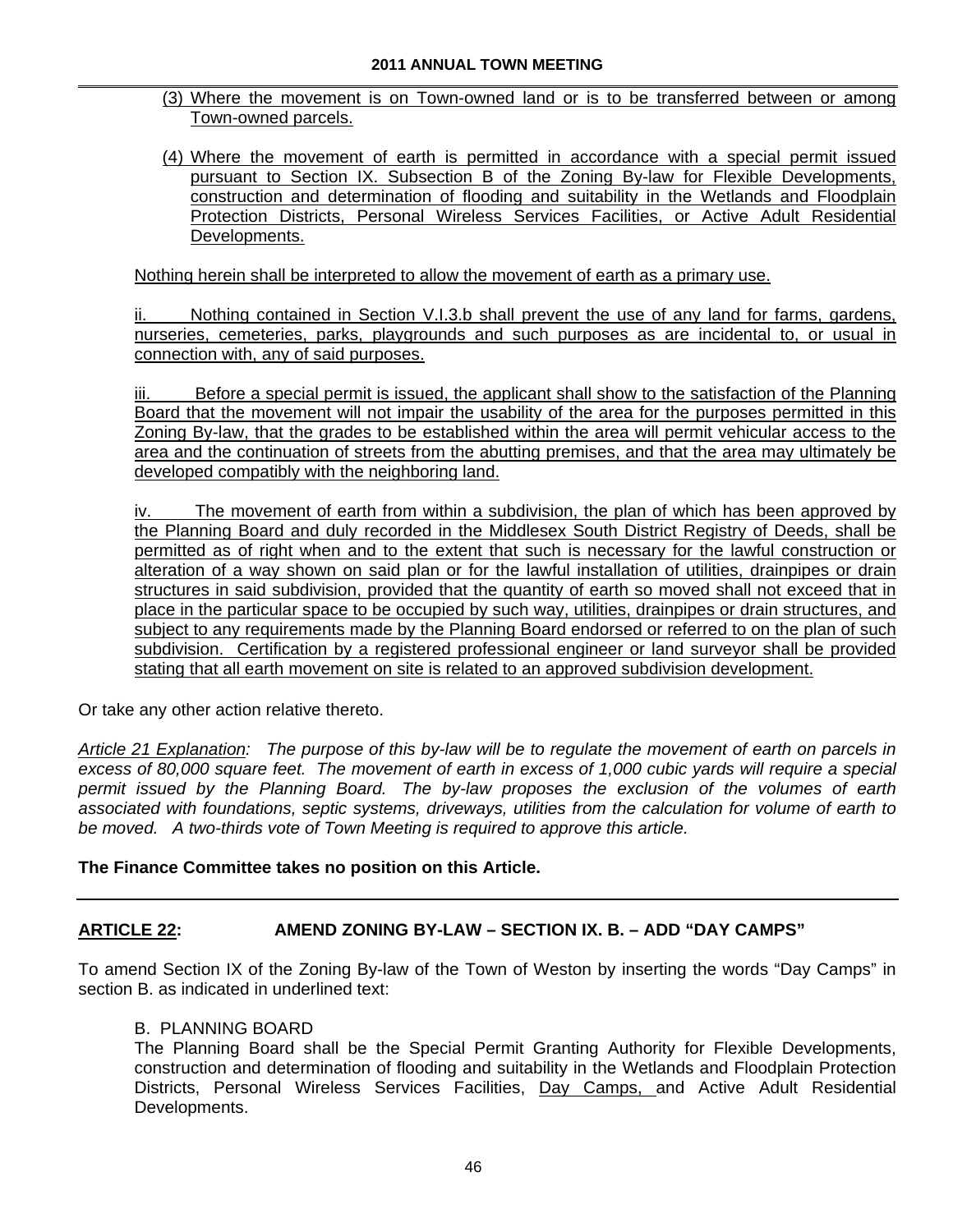#### **2011 ANNUAL TOWN MEETING**

*Article 22 Explanation: The purpose of this by-law is to consolidate the reviewing authority for Day Camps under one Board rather than two Boards as is currently required. Under the current zoning by-law, the Planning Board has jurisdiction over site plan review and the Zoning Board of Appeals issues the special permit for Day Camps. This article proposes that the Planning Board conduct both the site plan and special permit review, thereby consolidating the permitting process for Day Camps. A two-thirds vote of Town Meeting is required to approve this article.* 

## **The Finance Committee takes no position on this Article.**

#### **STATE LAW ACCEPTANCE AND OTHER**

#### **ARTICLE 23: ACCEPT M.G.L. CHAPTER 44, SECTION 55C – CREATION OF WESTON AFFORDABLE HOUSING TRUST FUND**

To accept the provisions of M.G.L. Ch. 44, Section 55C and establish a trust to be known as the Weston Affordable Housing Trust Fund whose purpose shall be to provide for the creation and preservation of affordable housing in the Town for the benefit of low and moderate income households; and further, to amend the General By-laws of the Town by inserting a new Article XXXIII to be entitled "Weston Affordable Housing Trust Fund," as follows, or take any other action relative thereto.

#### **ARTICLE XXXIII. WESTON AFFORDABLE HOUSING TRUST FUND**

#### **Section 1. Board of Trustees**

There shall be a Board of Trustees of the Weston Affordable Housing Trust Fund, comprised of not less than five members, at least one of which shall be a Selectman. The Board of Selectmen shall appoint the Board of Trustees for rotating terms not to exceed two years. Vacancies shall be filled by the Board of Selectmen for the remainder of the unexpired term. The Board of Selectmen may remove any member of the Board of Trustees for cause after that member has been provided an opportunity to be heard by that Board.

#### **Section 2. Powers of Board of Trustees**

The powers of the Board of Trustees, all of which shall be carried on in furtherance of the purposes set forth in G.L. c.44, §55C, and pursuant to the provisions of a Declaration of Trust to be approved by the Board of Selectmen, shall include the following:

(a) to accept and receive real property, personal property or money, by gift, grant, contribution, devise or transfer from any person, firm, corporation or other public or private entity, including but not limited to money, grants of funds or other property tendered to the trust in connection with any ordinance or by-law or any general or special law or any other source, including money from chapter 44B;

(b) to purchase and retain real or personal property, including without restriction investments that yield a high rate of income or no income;

(c) to sell, lease, exchange, transfer or convey any personal, mixed, or real property at public auction or by private contract for such consideration and on such terms as to credit or otherwise, and to make such contracts and enter into such undertaking relative to trust property as the board deems advisable notwithstanding the length of any such lease or contract;

(d) to execute, acknowledge and deliver deeds, assignments, transfers, pledges, leases, covenants, contracts, promissory notes, releases and other instruments sealed or unsealed, necessary, proper or incident to any transaction in which the board engages for the accomplishment of the purposes of the trust;

(e) to employ advisors and agents, such as accountants, appraisers and lawyers as the board deems necessary;

(f) to pay reasonable compensation and expenses to all advisors and agents and to apportion such compensation between income and principal as the board deems advisable;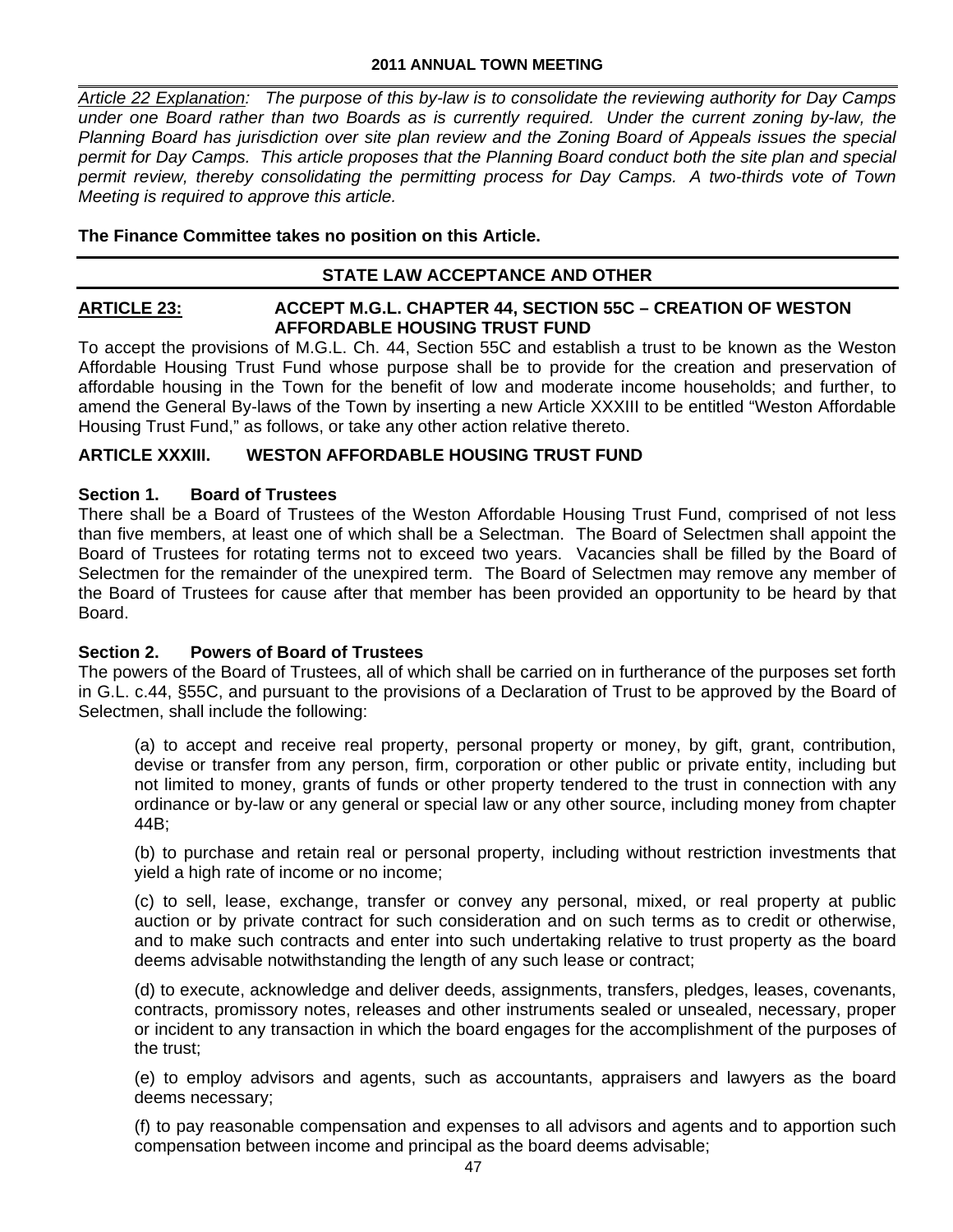(g) to apportion receipts and charges between incomes and principal as the board deems advisable, to amortize premiums and establish sinking funds for such purpose, and to create reserves for depreciation depletion or otherwise;

(h) to participate in any reorganization, recapitalization, merger or similar transactions; and to give proxies or powers of attorney with or without power of substitution to vote any securities or certificates of interest; and to consent to any contract, lease, mortgage, purchase or sale of property, by or between any corporation and any other corporation or person;

(i) to deposit any security with any protective reorganization committee, and to delegate to such committee such powers and authority with relation thereto as the board may deem proper and to pay, out of trust property, such portion of expenses and compensation of such committee as the board may deem necessary and appropriate;

(j) to carry property for accounting purposes other than acquisition date values;

(k) to borrow money on such terms and conditions and from such sources as the board deems advisable, to mortgage and pledge trust assets as collateral;

(l) to make distributions or divisions of principal in kind;

(m) to comprise, attribute, defend, enforce, release, settle or otherwise adjust claims in favor or against the trust, including claims for taxes, and to accept any property, either in total or partial satisfaction of any indebtedness or other obligation, and subject to the provisions of this act, to continue to hold the same for such period of time as the board may deem appropriate;

(n) to manage or improve real property; and to abandon any property which the board determined not to be worth retaining;

(o) to hold all or part of the trust property uninvested for such purposes and for such time as the board may deem appropriate; and

(p) to extend the time for payment of any obligation to the trust.

And such additional powers, if any, as may be set forth in G.L. c.44, §55C, as same may from time to time be amended.

#### **Section 3. Audit Requirement**

The Board of Trustees shall provide for an annual audit of the books and records of the Trust. Such audit shall be performed by an independent auditor in accordance with accepted accounting practices. Upon receipt of the audit by the Board of Trustees, a copy shall be provided forthwith to the Board of Selectmen.

*Article 23 Explanation: This warrant article is the culmination of work that began in 2004, when the Selectmen made the development of affordable and moderately priced housing a priority for the Town. After reviewing a Town-sponsored survey, meeting with consultants, and considering the positive experience of other towns, a Housing Partnership of Weston volunteers appointed by the Selectmen in 2008, has now recommended a Town Meeting vote, as required by statute, to authorize a Weston Affordable Housing Trust. The Housing Partnership has also developed a list of Priorities and Criteria for affordable housing in Weston that was unanimously approved by the Selectmen and by the Community Preservation Committee when they recently endorsed the establishment of a Weston Affordable Housing Trust as recommended by the Housing Partnership.* 

*If approved, the Affordable Housing Trust will be a separate legal entity, operated by Trustees appointed by the Selectmen, to work with the Selectmen and other Town committees to seize market opportunities and take other initiatives to preserve and increase moderate and low-income housing consistent with the Town's interests and the previously mentioned Priorities and Criteria. The Trustees will be required to advise the Selectmen before making any significant financial commitment, but will be able to acquire property by gift or purchase, borrow funds if necessary, and renovate and lease or sell property for affordable housing without need for a Town Meeting vote for each particular project.*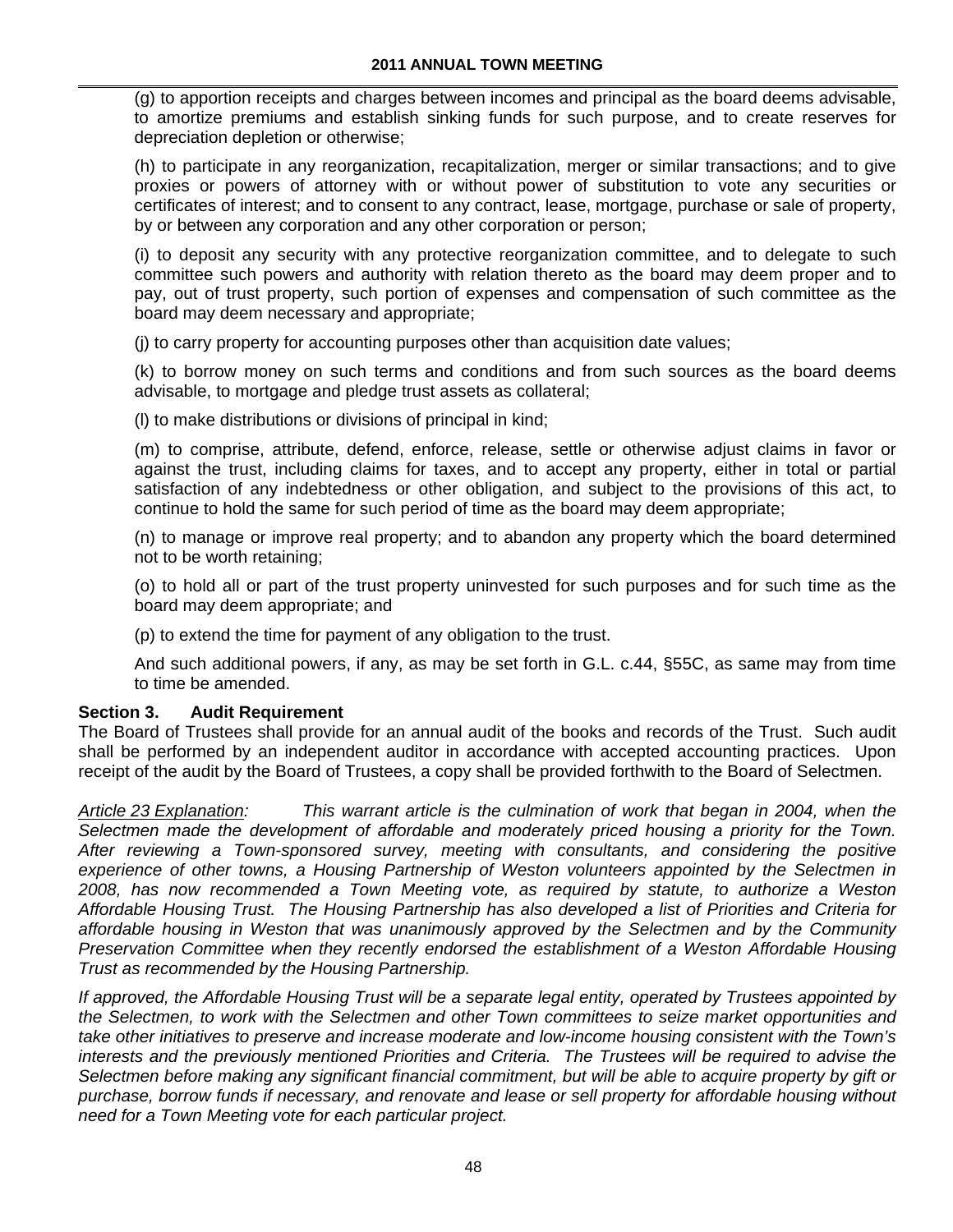*Any use of Community Preservation Act funds or other Town funds to support the activities of the Affordable Housing Trust will require the approval of Town Meeting. A separate request will be made at this Town Meeting for CPA funds for a site specific affordable housing feasibility study, and it is likely that, after successfully completing one or more projects, the Affordable Housing Trust will request CPA funding for affordable housing sites or projects not yet identified.* 

## **The Finance Committee takes no position on this Article.**

## **ARTICLE 24: PETITION GENERAL COURT FOR SPECIAL ACT RELATIVE TO PUBLIC EMPLOYEES SERVING IN THE ARMED FORCES OF THE UNITED STATES**

To petition the General Court for a special act providing that legislation be adopted as set forth below; and further, to authorize the General Court to make clerical or editorial changes of form only to the bill, unless the Board of Selectmen approves amendments to the bill before enactment by the General Court, and to authorize the Board of Selectmen to approve amendments which shall be within the scope of the general public objectives of this petition; or take any other action relative thereto:

AN ACT RELATIVE TO THE REGULATION OF SALARIES OF EMPLOYEES OF THE TOWN OF WESTON SERVING IN THE ARMED FORCES OF THE UNITED STATES

SECTION 1. Notwithstanding any general or special law to the contrary, an employee in the service of the town of Weston, including school department employees, who has been granted a military leave of absence, either before or after the effective date of this act, because the employee is a member of the army national guard, the air national guard or a reserve component of the armed forces of the United States called to active service in the armed forces of the United States after September 11, 2001, may, at the discretion of the Weston board of selectmen, subject to appropriation, be paid at his regular base salary as such a public employee, and shall not lose any seniority or any accrued vacation leave, sick leave, personal leave, compensation time or earned overtime. If the board elects to make payments under this act, an eligible employee shall be paid his regular base salary as such a public employee for each pay period of such military leave of absence after September 11, 2001, reduced by any amount received from the United States as pay or allowance for military service performed during the same pay period, excluding overtime pay, shift differential pay, hazardous duty pay or any other additional compensation. For the purposes of this section, the words "active service" shall not include active duty for training in the army national guard or air national guard or as a reservist in the armed forces of the United States. Provided, however, that nothing in this section shall limit or reduce a person's entitlement to benefits under section 59 of chapter 33 of the General Laws, and nothing in this section shall entitle a person to benefits in excess of the maximum benefit provided under said section 59 of said chapter 33 for any period during which that person is receiving benefits under this section.

SECTION 2. This act shall take effect upon passage.

Or take any other action relative thereto.

*Article 24 Explanation: For employees of the Town who are called to active duty in the military service, this special act will allow the Town to pay the difference between their military pay and what they would have earned had they not been deployed.* 

**The Finance Committee unanimously supports adoption of this Article.** 

## **ARTICLE 25: PETITION GENERAL COURT FOR SPECIAL ACT TO GRANT CLUB AND SPECIAL LICENSES FOR THE SALE OF ALCOHOL**

To petition the General Court for a special act providing that legislation be adopted as set forth below; and further, to authorize the General Court to make clerical or editorial changes of form only to the bill, unless the Board of Selectmen approves amendments to the bill before enactment by the General Court, and to authorize the Board of Selectmen to approve amendments which shall be within the scope of the general public objectives of this petition; or take any other action relative thereto: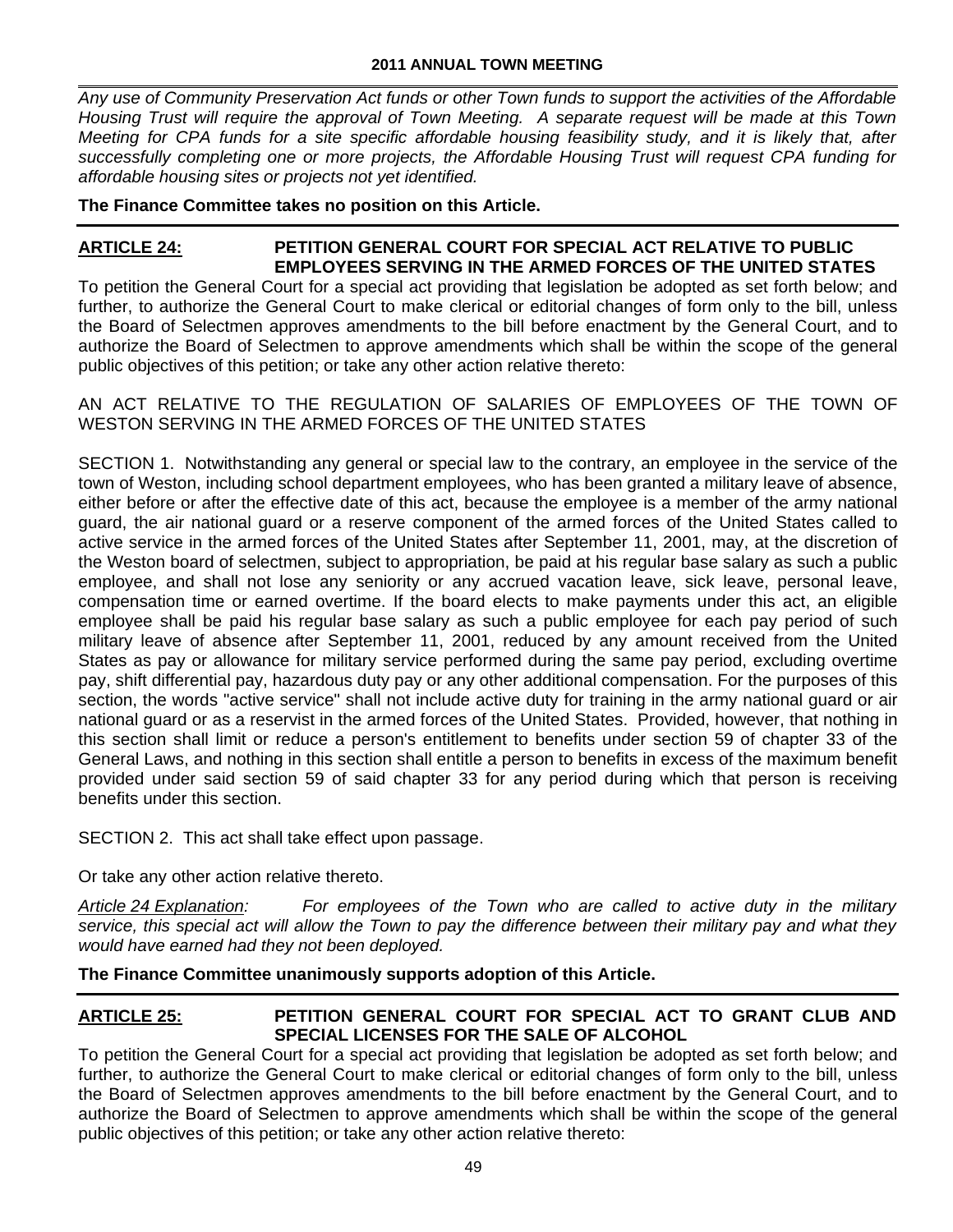AN ACT RELATIVE TO THE GRANTING OF CLUB AND SPECIAL LICENSES FOR THE SALE OF ALCOHOLIC BEVERAGES IN THE TOWN OF WESTON

SECTION 1. Notwithstanding the provisions of section 17 of said chapter 138 of the general laws, or of any other general or special law to the contrary, the board of selectmen of the town of Weston may grant to the Weston Golf Club a club license to sell all alcoholic beverages to be drunk on the premises at 275 Meadowbrook Road in said town under section 12 of said chapter 138. The license shall be subject to all of said chapter 138 except for said section 17, and to any regulations and guidelines adopted by the Massachusetts Alcoholic Beverages Control Commission relative to the service of alcoholic beverages.

The board of selectmen shall not approve the transfer of the license to any other location but the license may be granted by the board of selectmen at the same location if an applicant for the license files with the board of selectmen a letter in writing from the department of revenue indicating that the license is in good standing with the department and that all applicable taxes have been paid. If the license granted under this section is cancelled, revoked or no longer in use, such license shall be returned physically, with all of the legal rights, privileges and restrictions pertaining thereto, to the board of selectmen and the board of selectmen may then grant the license to a new applicant at the same location and under the same conditions as specified in this section.

SECTION 2. Notwithstanding the provisions of section 17 of said chapter 138 of the general laws, or of any other general or special law to the contrary, the board of selectmen of the town of Weston may grant to the Pine Brook Country Club a club license to sell all alcoholic beverages to be drunk on the premises at 42 Newton Street in said town under section 12 of said chapter 138. The license shall be subject to all of said chapter 138 except for said section 17, and to any regulations and guidelines adopted by the Massachusetts Alcoholic Beverages Control Commission relative to the service of alcoholic beverages.

The board of selectmen shall not approve the transfer of the license to any other location but the license may be granted by the board of selectmen at the same location if an applicant for the license files with the board of selectmen a letter in writing from the department of revenue indicating that the license is in good standing with the department and that all applicable taxes have been paid. If the license granted under this section is cancelled, revoked or no longer in use, such license shall be returned physically, with all of the legal rights, privileges and restrictions pertaining thereto, to the board of selectmen and the board of selectmen may then grant the license to a new applicant at the same location and under the same conditions as specified in this section.

SECTION 3. Notwithstanding the provisions of section 17 of said chapter 138 of the general laws, or of any other general or special law to the contrary, the board of selectmen of the town of Weston may grant to the Hazel Hotchkiss Wightman Tennis Center a club license to sell all alcoholic beverages to be drunk on the premises at 100 Brown Street in said town under section 12 of said chapter 138. The license shall be subject to all of said chapter 138 except for said section 17, and to any regulations and guidelines adopted by the Massachusetts Alcoholic Beverages Control Commission relative to the service of alcoholic beverages.

The board of selectmen shall not approve the transfer of the license to any other location but the license may be granted by the board of selectmen at the same location if an applicant for the license files with the board of selectmen a letter in writing from the department of revenue indicating that the license is in good standing with the department and that all applicable taxes have been paid. If the license granted under this section is cancelled, revoked or no longer in use, such license shall be returned physically, with all of the legal rights, privileges and restrictions pertaining thereto, to the board of selectmen and the board of selectmen may then grant the license to a new applicant at the same location and under the same conditions as specified in this section.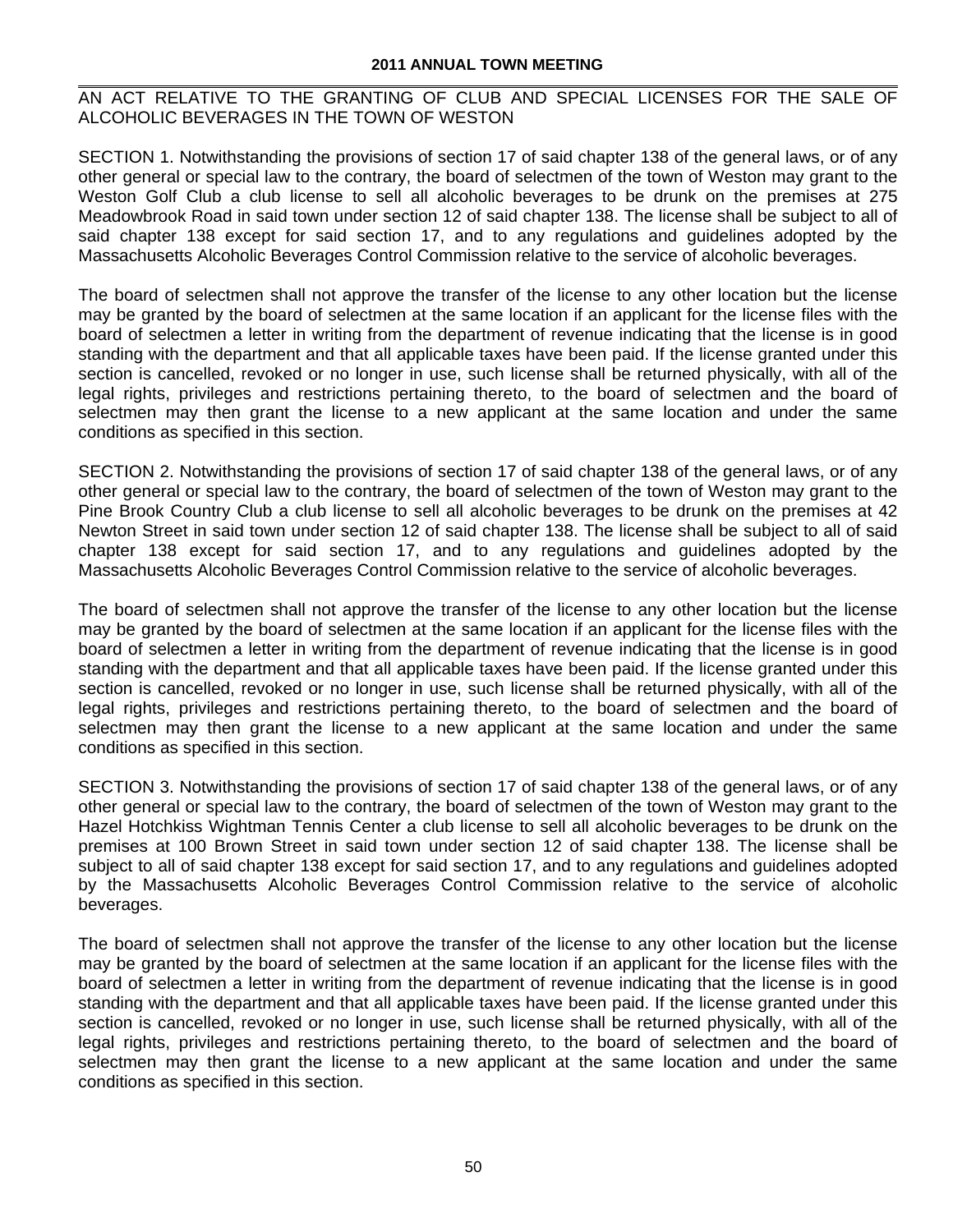SECTION 4. Notwithstanding the provisions of any general or special law to the contrary, the board of selectmen of the town of Weston may grant special licenses for the sale of alcoholic beverages pursuant to section 14 of said chapter 138. Licenses granted under this act shall be subject to all of said chapter 138, except said sections 11 and 11A. Once any such license is issued by the board of selectmen, said board of selectmen shall not approve the transfer of the license to any other person, organization, corporation, or location.

SECTION 5. Notwithstanding the provisions of sections 11 and 11A of chapter 138 of the General Laws as to the time and manner of voting on the question of issuing the licenses set forth set forth above, this act shall be submitted for its acceptance to the qualified voters of the town of Weston at an annual or special town election following the effective date of this act in the form of the following question:

"Shall an act passed by the General Court in the year 2011, entitled 'An Act Relative to the Granting of Club and Special Licenses for the Sale of Alcoholic Beverages in the Town of Weston' be accepted?"

Below the ballot question shall appear a fair and concise summary of the ballot question prepared by town counsel and approved by the board of selectmen.

If a majority of the votes cast in answer to the question is in the affirmative, this act shall immediately take effect in the town of Weston, but not otherwise.

SECTION 6. This act shall take effect upon passage.

*Article 25 Explanation: In order for the Weston Golf Club and Pine Brook Country Club to be able to*  sell alcoholic beverages, they must be duly licensed. However, the Town has not accepted the applicable *provisions of M. G.L. c.138 of the General Laws authorizing the licensing of the sale of alcoholic beverages, and has instead addressed such authority through special legislation on a case by case basis. This special act would authorize the Board of Selectmen to issue so-called "club licenses" to the Weston Golf Club and Pine Brook Country Club. The Hazel Hotchkiss Wightman Tennis Center has asked to be included in this legislation so that they may request a license in the future, which will not be granted unless an amendment to their 1968 special permit, which prohibits the serving or consumption of alcoholic beverages, is approved by the Zoning Board of Appeals. In addition, the special act provides for the issuance by the Board of oneday or special licenses to non-profit organizations to sell alcoholic beverages during special events. If Town Meeting approves this Article, it will then go to the Legislature and Governor for approval. Following such*  approval, the Act would be placed on a Town ballot for acceptance by the voters of Weston. Only if the *voters accept the special act at the election would the Board of Selectmen have authority to issue any of the licenses referenced in the special act.* 

**The Finance Committee unanimously supports adoption of this Article.** 

## **ARTICLE 26: ACCEPT M.G.L. CHAPTER 39, SECTION 23D – ALLOWS BOARD MEMBERS TO MISS ONE SESSION OF ADJUDICATORY HEARINGS**

To accept the provisions of Massachusetts General Laws Chapter 39, Section 23D for the Board of Appeals, Board of Health, Conservation Commission, and Planning Board, which statute provides that a member of a board, committee, or commission holding an adjudicatory hearing shall not be disqualified from voting in the matter solely due to the member's absence from one session of such hearing, provided that certain conditions are met; or take any other action relative thereto.

*Article 26 Explanation: The provisions of this statute allow a member of the Board of Appeals, Board of Health, Conservation Commission or Planning Board, when holding an adjudicatory hearing, to be absent from one session of the hearing at which testimony or other evidence is received without being disqualified from voting in the matter. The statute requires such member to certify in writing that s/he has examined all evidence presented at the missed session. When unforeseen circumstances arise that prevent a volunteer Board or Commission member from attending a scheduled hearing, acceptance of this statute will allow a hearing to continue without the delay currently associated with rescheduling.* 

## **The Finance Committee takes no position on this Article.**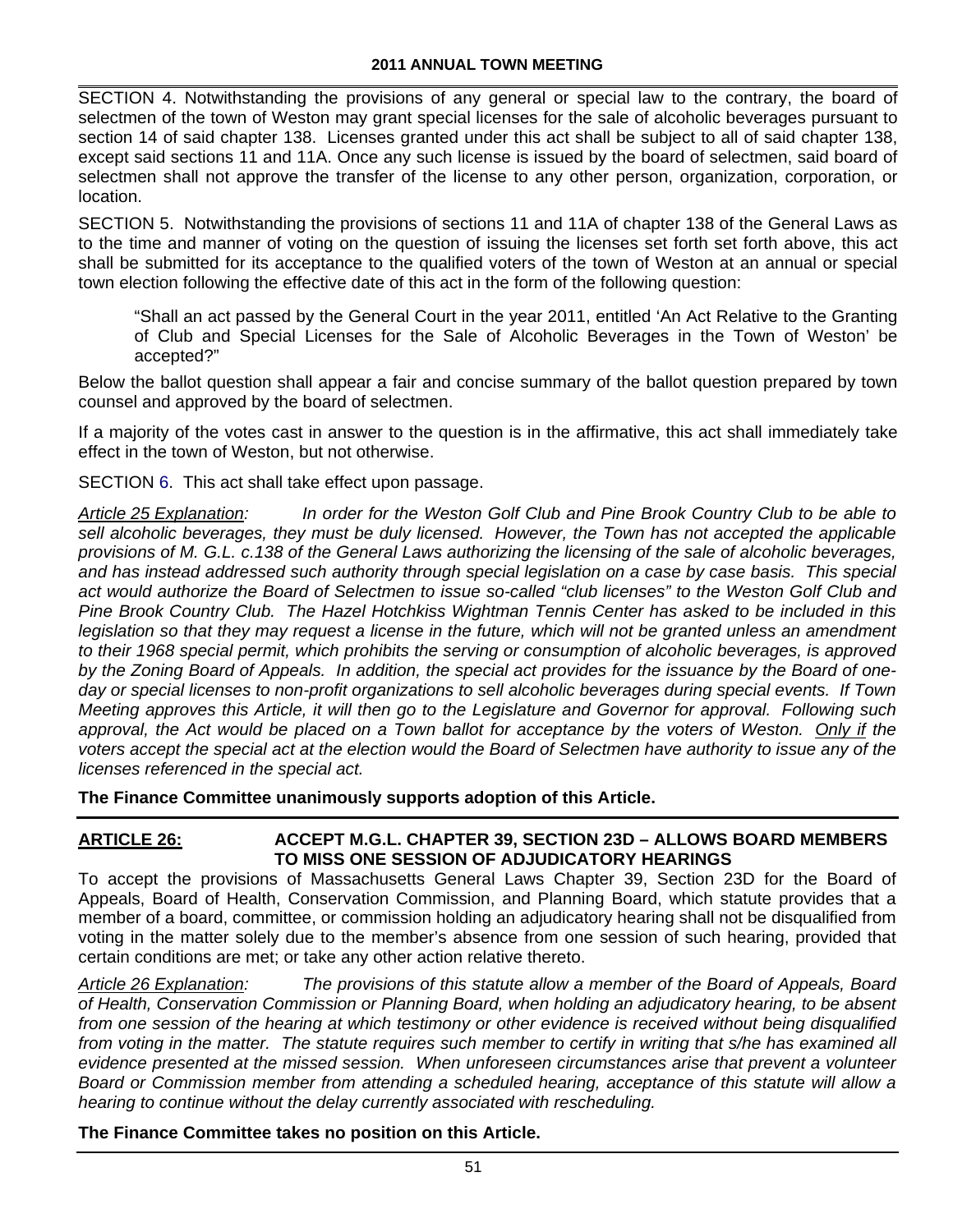### **ARTICLE 27: ACCEPT CHAPTER 73, SECTION 4 OF THE ACTS OF 1986: (INCREASE IN PROPERTY TAX EXEMPTION LIMITS)**

To accept, for fiscal year 2012, the provisions of section 4 of Chapter 73 of the Acts of 1986, as amended by Chapter 126 of the Acts of 1988, which amends Chapter 59 of the Massachusetts General Laws relative to real estate property tax exemptions and to approve an increase in the amount of 100 percent for each eligible exemption; or take any other action relative thereto.

*Article 27 Explanation: Acceptance of this statute permits the Town to grant an additional property tax exemption to certain taxpayers who are surviving spouses, parents of veterans who died in wartime service,*  blind persons and those who qualify for an exemption under any one the following clauses of section 5 of *Chapter 59 of the Massachusetts General Laws:* 

 *Clauses 17, 17C, 17D, 22, 22A, 22B, 22C, 22E, 37, 37A, 41, 41B, 41C, 42, or 43.* 

*Town Meeting approval of the additional exemption, as well as application for the exemption by the taxpayer, must be made annually. The Board of Selectmen has recommended that the amount of the exemption be increased by 100 percent, the maximum amount over the standard amount provided by this State law. This increase in the exemption was first approved by Town Meeting in 2002.* 

**The Finance Committee unanimously supports adoption of this Article.** 

## **COMMUNITY PRESERVATION ACT ARTICLES**

## **ARTICLE 28: APPROPRIATE FOR FISCAL YEAR 2012 COMMUNITY PRESERVATION COMMITTEE OPERATING BUDGET**

To hear and act on the report of the Community Preservation Committee on the fiscal year 2012 Community Preservation budget and to appropriate from the Community Preservation Fund a sum of money to meet the administrative expenses and all other necessary and proper expenses of the Community Preservation Committee for fiscal year 2012; and further, to reserve for future appropriation the amounts as recommended by the Community Preservation Committee: a sum of money for the acquisition, creation and preservation of open space, excluding land for recreational use; a sum of money for acquisition, preservation, rehabilitation and restoration of historic resources; and a sum of money for the acquisition, creation, preservation and support of community housing; and further, to appropriate from the Community Preservation Fund a sum of money for payment of debt service on Community Preservation projects previously approved by Town Meeting, all as recommended by the Community Preservation Committee, or take any other action relative thereto.

*Article 28 Explanation*: *The Community Preservation property tax surcharge will raise over \$1,600,000 in fiscal year 2012, which is expected to be matched, in part, by the State. By law, a minimum of ten percent of Community Preservation funds must be spent or set aside for future spending in each of three categories: open space, historic resources and community housing. The remaining 70% of available funds may be allocated to any one or a combination of the three categories, and in addition, may be appropriated for the*  acquisition, creation and preservation of land for recreational use or the rehabilitation and/or restoration of *recreational land acquired or created with Community Preservation funds.*

*The administrative expense budget is estimated to be \$80,000 and is funded from the Community Preservation Fund. The administrative expense budget covers the cost of a part-time staff person for the Committee and Committee expenses.* 

*The appropriation for debt service includes \$280,183 for Brook School Apartments and \$477,675 for Case Estates.* 

**The Finance Committee takes no position on this Article.**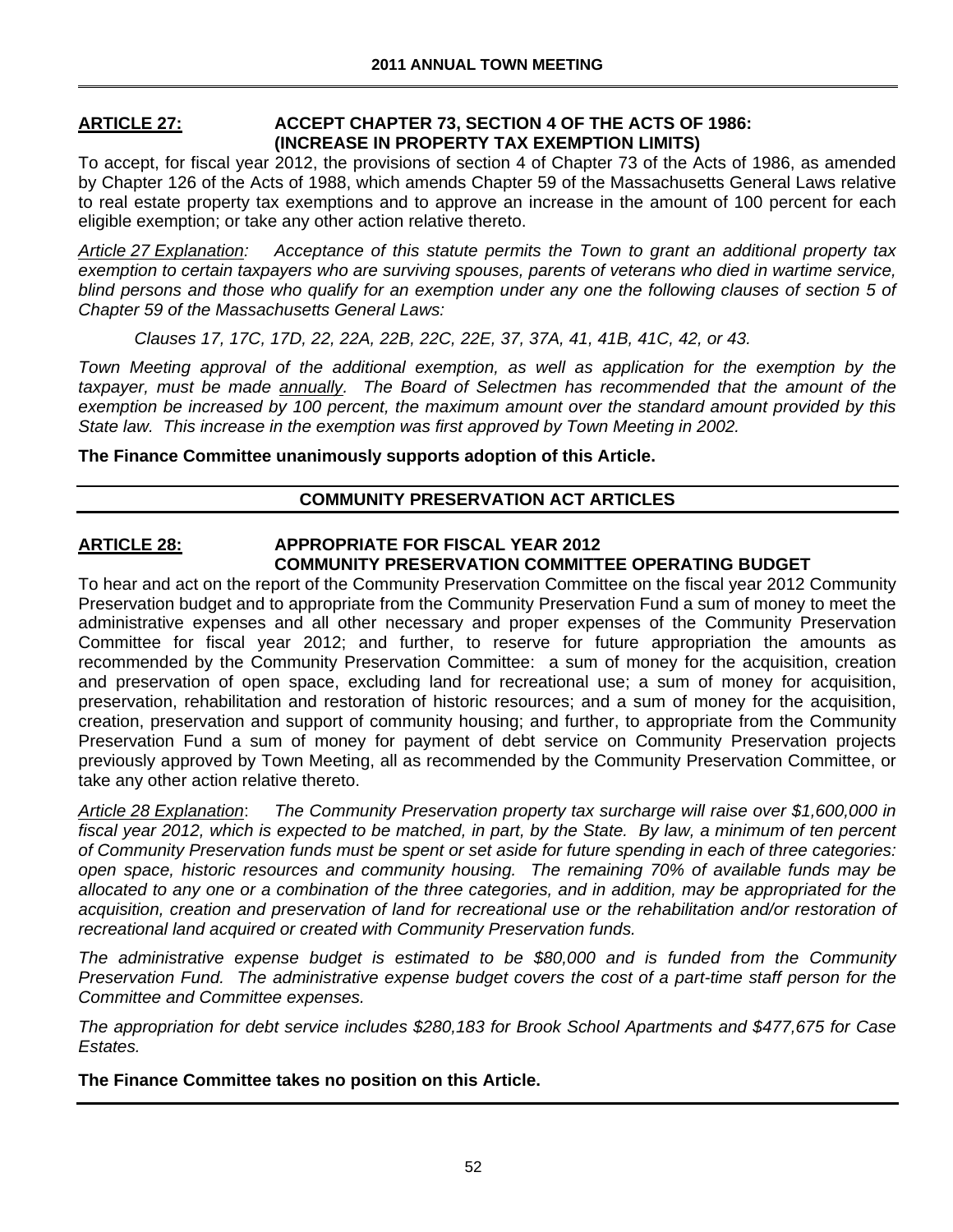## **ARTICLE 29: APPROPRIATE FOR HISTORIC RESOURCES – OLD LIBRARY**

To appropriate a sum of money for historic resource purposes under the Community Preservation Program, to be used for the preservation, rehabilitation and restoration of the historic Old Library building, located at 356 Boston Post Road, to be spent under the direction of the Town Manager, said sum to be transferred from the Historic Resources allocation of the Community Preservation Fund; or take any other action relative thereto.

*Article 29 Explanation: This request is for funds for the preservation, rehabilitation and restoration of the*  exterior of the Old Library building in order to stabilize it and prevent further deterioration. Although a future *re-use has not yet been determined, this work would have to be done regardless of the future re-use, and it does not favor or preclude any particular re-use. Further, the building is in such a condition that waiting even longer to do the work will be more expensive and may preclude any re-use. The amount to be requested under this article is \$850,000.* 

**The Finance Committee unanimously supports adoption of this Article.** 

# **ARTICLE 30: APPROPRIATE FOR OPEN SPACE – FIELD PRESERVATION**

To appropriate a sum of money for the preservation of open space under the Community Preservation Program, to be used for the preservation of several fields under the jurisdiction of the Conservation Commission, to be spent under the direction of the Town Manager, and as funding therefor, to transfer said sum from the Open Space allocation of the Community Preservation Fund; or take any other action relative thereto.

*Article 30 Explanation: About three dozen Town fields are maintained by the Weston Conservation Commission and the Weston Forest & Trail Association. \$20,000 from the Community Preservation Fund is requested in this Article to continue the process of preserving fields in high priority areas, which generally requires work to cut them back to their appropriate boundaries--either stone walls or mature trees marking an old fencerow or woodlot edge. Once cleared, the fields would be maintained by annual mowing without further funding from the CPA fund. The Conservation Commission will determine the highest priority fields to be restored.* 

**The Finance Committee unanimously supports adoption of this Article.** 

### **ARTICLE 31: APPROPRIATE FOR COMMUNITY HOUSING – REGIONAL HOUSING OFFICE AND HOUSING STAFF SUPPORT**

To appropriate a sum of money for community housing purposes under the Community Preservation Program in order to provide funds needed to participate in a regional housing services office and for staff assistance for the creation, preservation, and support of community housing; to be spent under the direction of the Town Manager, and as funding therefor, to transfer said sum from the Community Housing allocation of the Community Preservation Fund; or take any other action relative thereto.

*Article 31 Explanation: Weston has collaborated with the Towns of Bedford, Concord, Lexington, Lincoln, and Sudbury to form a regional housing services office, effective July 1, 2011. Staff from the Sudbury Housing Trust will provide a variety of services related to lottery, monitoring, administration of the subsidized housing inventory, and consultation regarding specific projects. The amount requested is Weston's share for the first year, which represents 13% of the total cost. This request will also fund hours worked by an existing employee on affordable housing-related issues in the amount of 2.5 hours/week. The amount to be requested under this article is \$16,020.* 

## **The Finance Committee unanimously supports adoption of this Article.**